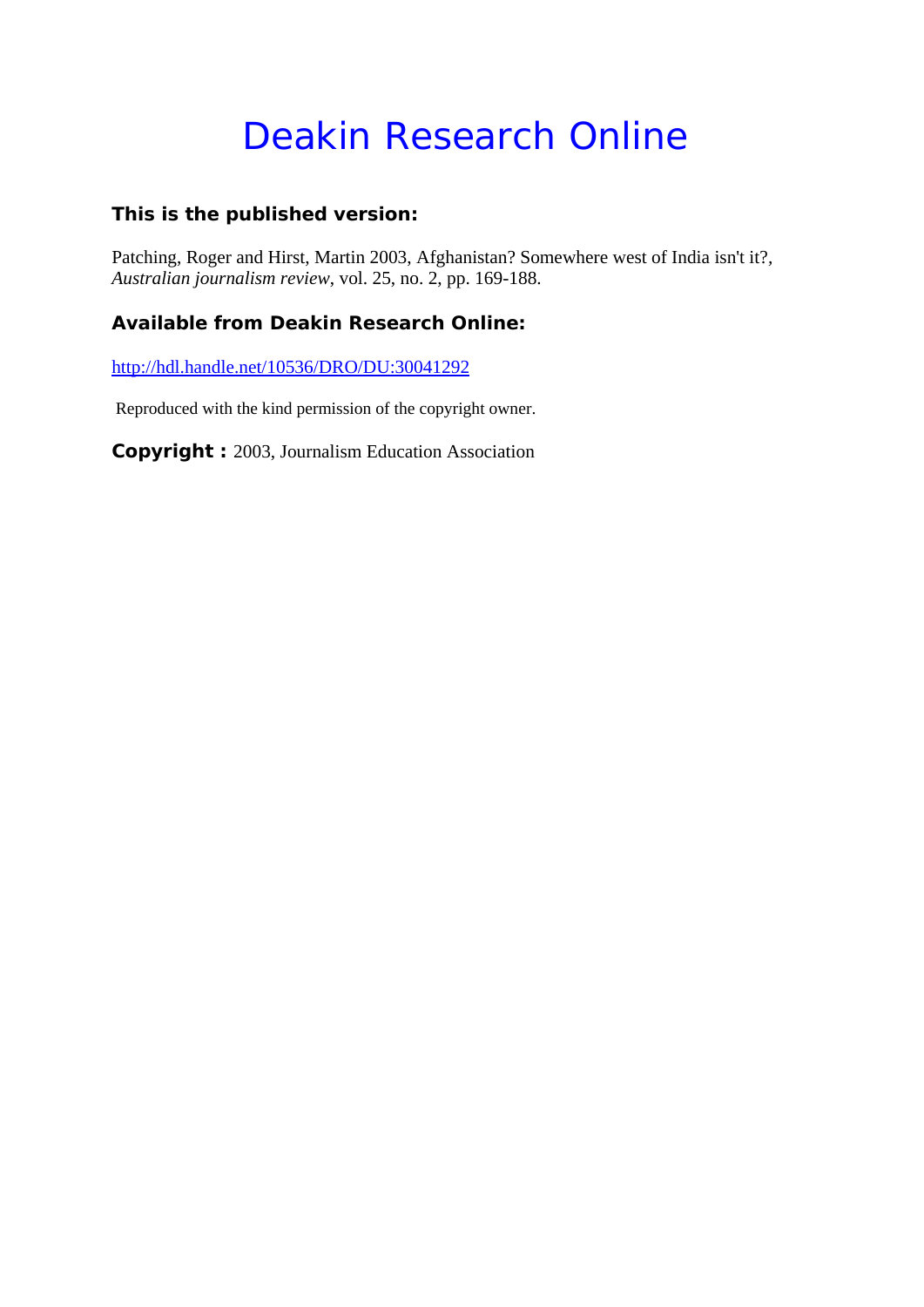Copyright of Full Text rests with the original copyright owner and, except as permitted under the Copyright Act 1968, copying this copyright material is prohibited without the permission of the owner or its exclusive licensee or agent or by way of a licence from Copyright Agency Limited. For information about such licences contact Copyright Agency Limited on (02) 93947600 (ph) or (02) 93947601 (fax)



# **Afghanistan? Somewhere west of India, isn't it?**

Roger Patching and Martin Hirst

## Abstract

*For more than 10 years the senior co-author has been regularly testing tertiary journalism students on their "New} Geography" - the ability to accurately locate on a world map* 1*0 countries that had been in the news at the time, or with which Australia has or has had a bond. His co-authorjoined him in 1997to compare results from two universities, Charles Sturt and Western Sydney. They joined forces again in 2002 to compare the geographic knowledge of first-year journalism students at Queensland University of Technology with that of senior students at the University of Queensland. The most surprising result was that despite "The War on Terror", and Allstralias involvement, relatively few could accurately locate Afghanistan. For several years the senior co-author has also tested first-year journalism students' knowledge of a series of figures and statistics that give a barometer of the Australian and world economies. The latest monetmy exchange rates, gold and oil prices and national and state unemployment rates are used to test students' knowledge of the various statisticsjournalists regularly rely on as indicators of economic movements. The authors also combined in 2002 to test students at QUT and UQ on this knowledge.*

## Introduction

Research (Alysen & Oakham, J996) suggests students are drawn to tertiary journalism programs partly because they see journalism as an exciting and glamorous profession. Anecdotal evidence gathered from nearly 30 years' experience teaching in tertiary joumalism programs suggested to the authors that the most glamorous part of journalism, according to their students, was working as a foreign correspondent, bringing an Australian perspective to reporting from international "hot spots". It would seem to follow that students would take an interest in where the big international news was coming from. At the same time. "proximity" is one of the most important news values: it holds

A fghanistan? Somewhere west of India?. *A.IR* 25(2). nn. 169-188. 169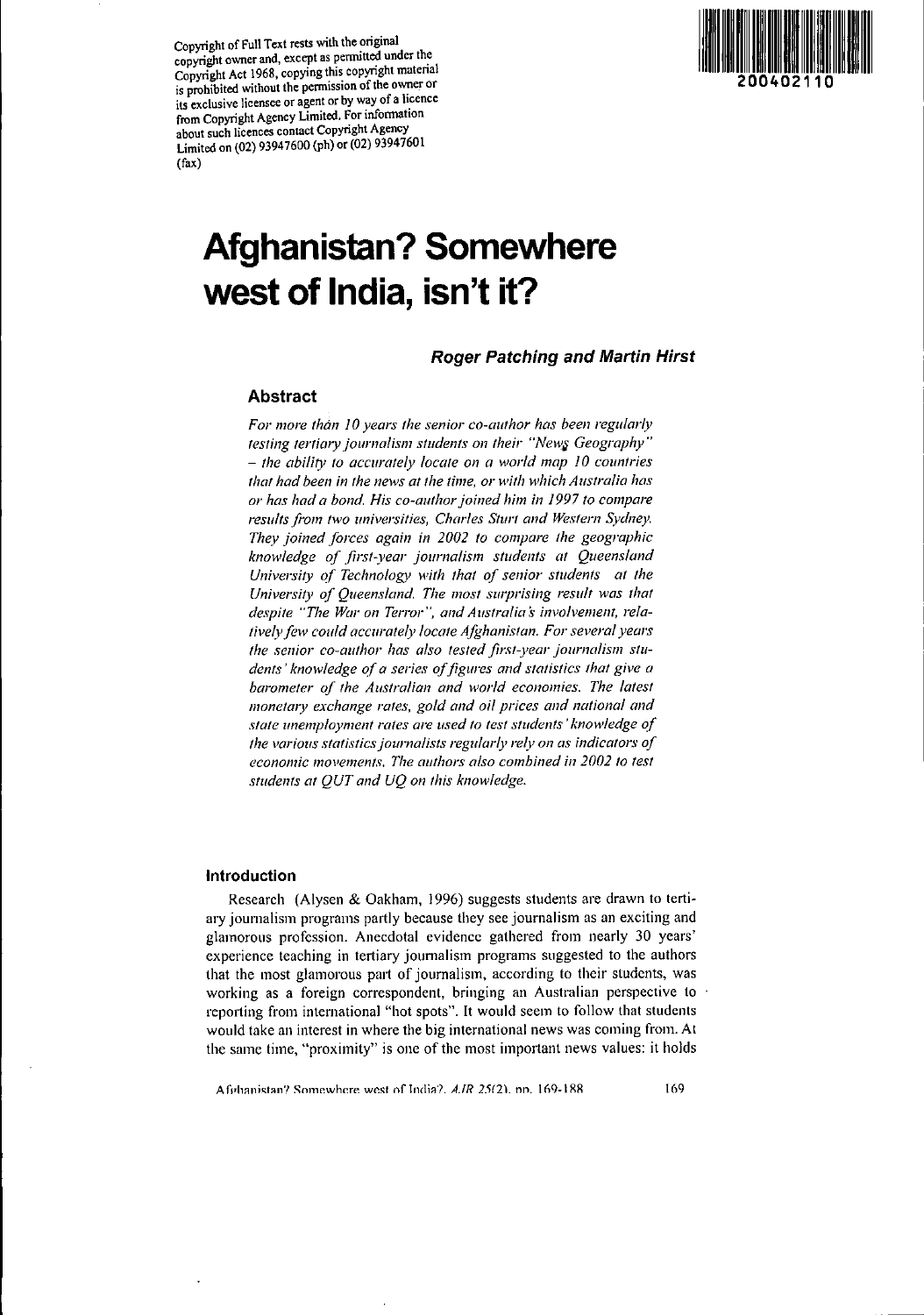**that events occurring closer to "home" will receive more coverage than those** that are distant. While this is generally true in a geographical sense for "local" **news, other factors come into play when reviewing the international or global** news agenda. The "distance-decay" model is complicated by issues such as the **perceived newsworthiness of a place or event, rather than its distance from the** news market. The concept of "cultural proximity" is also an important factor in **the repOtting of global news: Does the target audience have some resonating culhlral connection with the event, the location, or the ideological "framing" of** the news item? For example, in Australia the reporting of "The War on Terror" from September 2001 onwards has been very much framed by perceived cultural, political and ideological ties between Australia and the United States. This has taken the form of a parallel "national interest" between the two **nations.**

Further, the authors believe that if journalists are to interpret the local and **global significance of news "events" for their audiences, they need to know** something of the world they're reporting on. Historically, reporting from war **zones and other "hot spots" also involved a certain level of cultural interpretation for the "home" readers, listeners and viewers. For example, Tomey-**Parlicki (2000) argues that Australian coverage of conflicts in Asia, from WWII **onwards, has involved a large quantity of geographic, historical and anthropo**logical information for the benefit of audiences unfamiliar with the region. She suggests this has been an important factor in Australia's "coming to terms with" **our northem neighbours. The Keating years set a benchmark for this response** of greater engagement. Of course, the remarkable events in Indonesia and **greater interest** in the region have led to an increase in reporting and a greater diversity of opinion.

**Such "background" infonnation is indeed impOltant, particularly in the** reportage of complex political issues, such as those surrounding the ongoing conflict in the Middle East. It is a cliché, but still very apt in this context; one **person's terrorist is another person's freedom fighter. However, if basic facts are omitted from the daily coverage, such contradictions are lost in an ideological fog and an unwitting bias can creep into the reportage. British researcher** Greg Philo calls it a failure to inform on the part of the media, particularly tel**evision. He highlights the superficiality of much television news coverage, with its focus on conflict and tragedy rather than the controversial aspects of** the close relationship between the United States and Israel - in particular, the media's failure to engage with the background or political implications of the story (Philo, 2002).

There is very little Australian work that tries to relate the extent of geographical "knowledge" held by reporters to their interpretation of the news agenda. Indeed, most research in this area has tended to look at the reverse equation - the role of the media in making "spatial information" and geogra**phy morc accessible to a mass audience. Significantly, this research has been**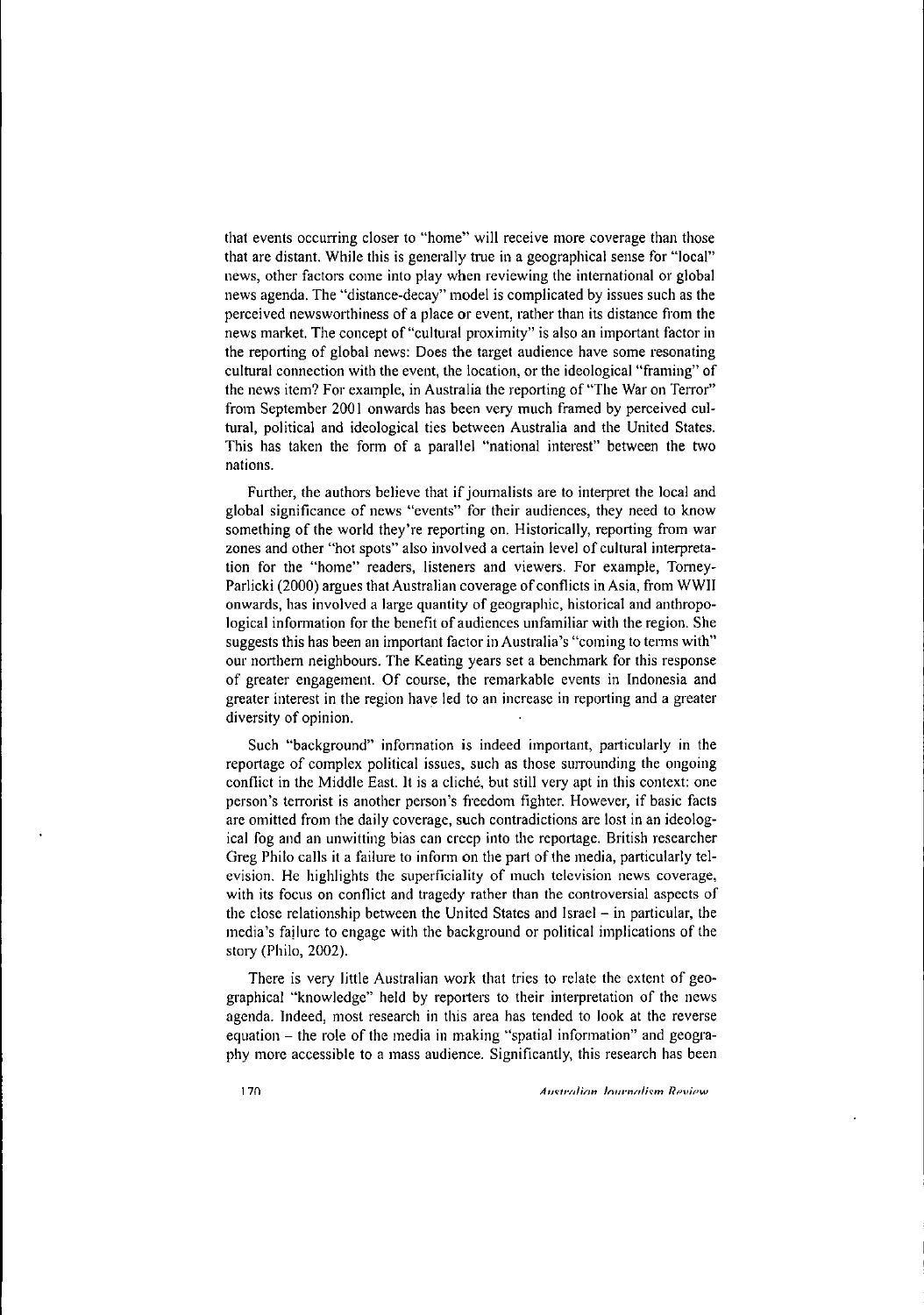done by geographers, rather than journalism academics. Walmsley uses tech**niques ofsimple content analysis - "place name counting" to derive an "indication of the intensity as well as the geographical spread of news reporting"**  $(1980, p. 344)$ . However, this is not correlated against any studies of journalists' sense of geography. Aspaas (1998) has also developed strategies for improving geography students' awareness of global events and places in the world by incorporating media coverage into tertiary geography courses. This **study addresses the issues from the perspective of journalism education and** suggests some strategies for improving students' knowledge of geography in a way that might directly improve their news sense and judgment.

### **Background**

The researchers believe that the geography and numbers tests reported here **are indicators of general knowledge, a key ingredient ofsuccessful journalism.** The answers, in each case, could be easily found by a careful consumption of **daily media. However, it has been established over a number afyears** that jour**nalism students do not necessarily pay much attention to newspapers, radio or television.**

The senior co-author began testing tertiary journalism students' knowledge ofwhat he called "News Geography" in the early 1990s, after Ian Richards had reported to the JEA conference in Adelaide in 1989 that "most students out of year 12 are abysmally ignorant of the world in general" (Richards cited in Patching, 1994, p. 123). When they were first tested in 1993, the average for a class of advanced journalism students at Charles Sturt University, Bathurst, was a score of 3.1. Five registered zero. No-one managed 10, 9 or even 8. The group **had no idea where countries were located in Africa; they also had trouble "finding" Mexico and the North Atlantic Ocean. Closer to home, the results were** better. The two countries/areas most correctly located were Japan and Indonesia. Next best were Vietnam and the Indian Ocean.

Five years later nothing much had changed. In 1998, no-one tested at CSU managed 10 or 9, and only two out of 35 students could manage a score of 8. **This time three managed zero. The most correctly located country was** Northern Ireland, with 63 per cent, followed by a big drop to 29 per cent for Vietnam, 28 per cent for Cuba, and 26 per cent for both Afghanistan and Bosnia. At the bottom of the CSU scale, only 6 per cent could locate Timor or **Somalia, and no-one knew where Rwanda was.**

The University of Western Sydney (Nepean) cohort of 47 fared better in overall marks, and slightly better in locating individual countries. One managed 10 out of 10, two students got 9 and three got 8 or 81/2 (students are given a half mark if they locate the country "very close" to its actual location). Again, Northern Ireland topped the list of the most correctly located, with 60 per cent, followed by Vietnam with 56 per cent. Surprisingly, compared with the CSU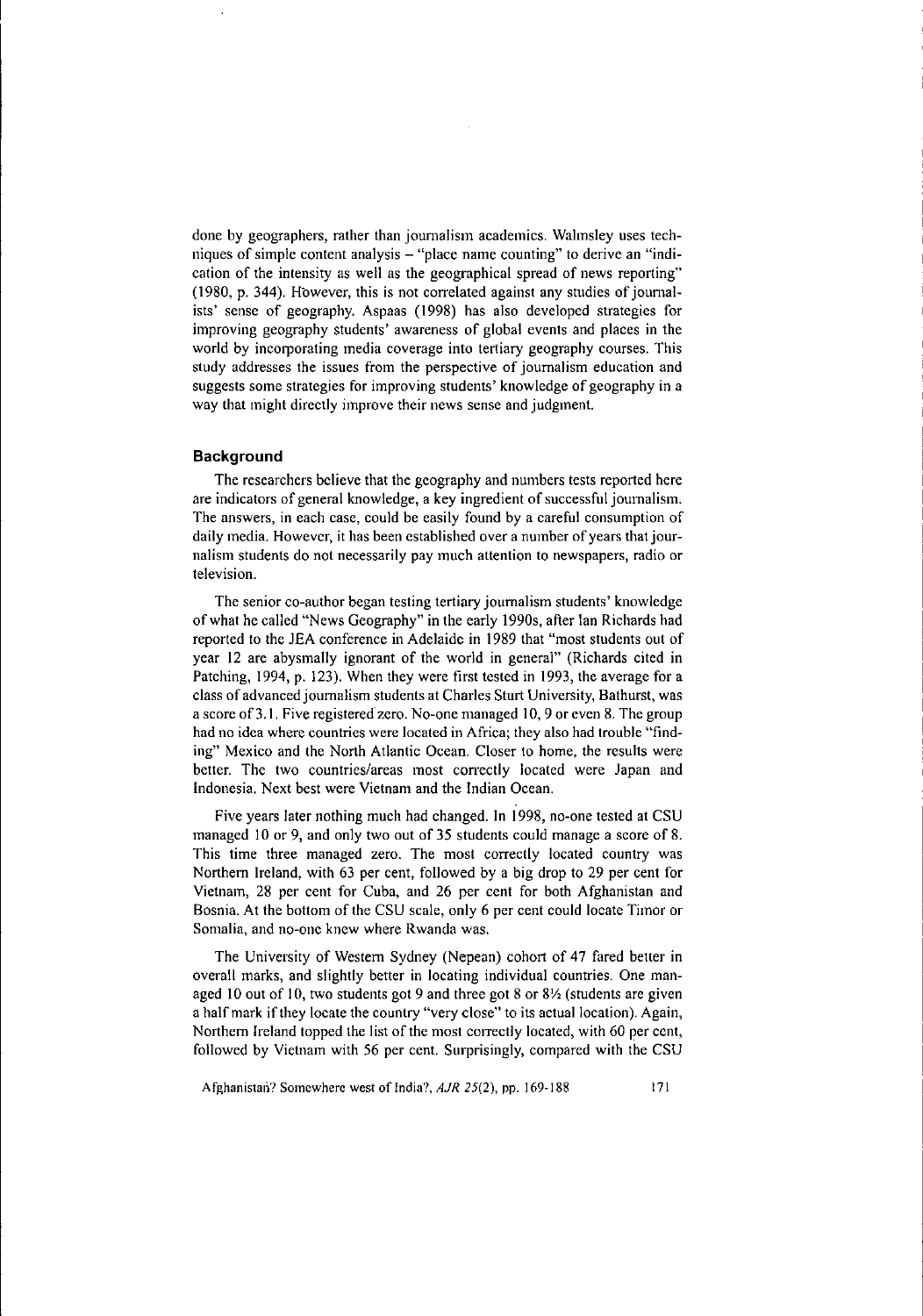results, 42 per cent "found" Rwanda. Afghanistan was correctly located by 22 per cent, Timor by 20 per cent, Cuba by 16 per cent and the least correctly located country was Somalia, with 7 per cent (Patching & Hirst, 1998).

## The **2002 test**

The 1998 results are particularly relevant because six of the countries (Northern Ireland, Vietnam, Afghanistan, Timor, Cuba and Somalia) were **among those selected for the 2002 test. In 2002, the other four countries were** Iraq (part of US President Bush's "Axis of Evil", later to be invaded by the socalled Coalition of the Willing), Israel (always at the centre of Middle East conflict), Zimbabwe (because of the ongoing murder of white land-owners, the dis**cussion of the future of the country in the Commonwealth at CHOGM in** Queensland in early March 2002, and the national election that followed), and South Korea (located "beneath" one of the other members of Bush's Axis of **Evil and a major Asian trading partner with Australia).**

**Two of the six countries common to the 1998 and most recent tests (Northern Ireland and Vietnam) were chosen specifically for historical compar**ison. Vietnam figures in all three sets of tests (1994, 1998, 2002). The troubles **in Northern Ireland had been ongoing, and it was considered interesting to** establish whether the "new generation" of tcrtiary joumalism students knew **where Vietnam was, considering some of their parents or relatives may have taken part in that doomed conflict. Some media had suggested that Afghanistan would prove to be the United States' second Vietnam. Timor was in the test because Australian forces were involved in a peacekeeping role as their near northern neighbour gained independence from Indonesia. Cuba was included** (again) because much had been. made of the so-called "Camp X" at the **American naval base at Guantanamo Bay in that country, to which alleged AI-**Qaeda and Taliban terrorists wcre taken to await trial. The group included Australian David Hicks, who had allegedly sidcd with thc Taliban. Finally, **Somalia was included not only because Australians had served there in the '90s, but also because the much-published film,** *Black Hawk Down,* **including in the cast Australian actor Eric Bana, was screening in theatres around Brisbane.**

In the wake of the September 11, 2001, terrorist attacks in the United States, **President Bush declared "The War on Terror" and orchestrated a coalition of** nations to attack terrorist Osama Bin Laden's AI-Qaeda forccs and their hosts, **the Taliban government ruling Afghanistan. It was assumed because** ofthe **avalanche of coverage of the war that most journalism students - even those just beginning their tertiary studies in early 2002 - would be interested in at least the coverage of the conflict, if not the war itself and the international politics surrounding it. It was also assumed that most students would also know where Cuba was, given that an Australian was imprisoned there awaiting trial, possi-**

t72 *Australian Journalism Review*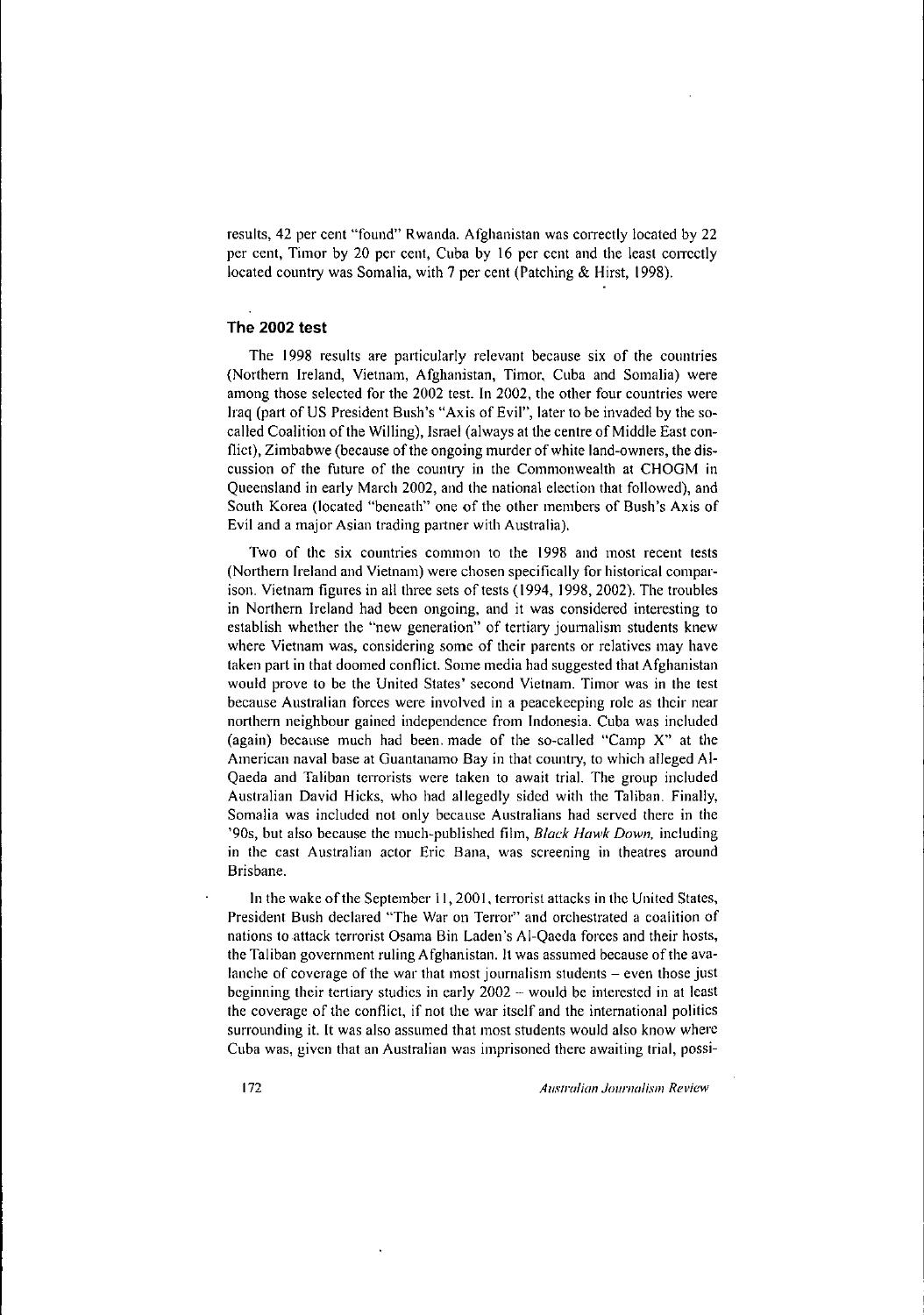bly for his life. Timor was still of news interest with the approaching presiden**tial election and, given its relative geographic proximity <sup>10</sup> D31win, it was assumed 1110St students would have some idea where it was located. It was also considered likely that many students, given the continuing coverage of them,** would have a fair idea where Northern Ireland, Iraq and Israel were "on the **map".**

## **The results in 2002: QUT**

The Queensland University of Technology cohort for the test was taken from 205 students enrolled in 2002 in the first semester core joumalism subject Joumalism lnfonnation Systems. They were tested in the second week of March, a week after the end of CHOGM (which had been postponed from its **original time of early October 200 I because of security concems in the wake** of the September II attacks) and just afterthe close of voting in the Zimbabwe **elections. Australian Special Forces were about to take part in the fierce** Operation Anaconda in Afghanistan and *Black Hawk Down* was playing to big **houses.**

It should be noted that the world map used for the test was "adapted" from **onc that appeared in** *Time* **magazine. The magazine used to publish the map** each week, highlighting intemational trouble spots. The map used highlighted capitals such as Beijing (though that didn't stop many students thinking South· Korea was located somewhere inland from it), New Delhi (which many seemed to think was a city in Afghanistan), Moscow, The Hague and, unfortunately in **this context, Havana. The African continent for some reason was in lighter tones, and unlike the other "darker" (in tone) continents, it was possible to make out the borders of the various nation-states. That given, you still had to know where Zimbabwe was, and that Havana was the capital of Cuba. The** author also misspelled the word Geography in the title, transposing the letters "g" and "r", a mistake that only one of the 189 QUT students who took the test **was courageous enough to point out. In passing, none of the 47 students who** did the geography test at the University of Queensland even mentioned the spelling mistake.

Nothing much has changed at the bottom end of the scale (see Table I). Seven couldn't locate any of the countries. Most attempted only a few and gave **up, one didn't attempt any, saying shc was at university precisely "to learn** these sorts of things", but one incorrectly located all 10! Three knew roughly where one country was. They "nearly" located Zimbabwe, Timor and Vietnam between them. Another 15 got either 1 or 11/2; almost half of them (seven) located Cuba correctly, and seven knew roughly where Afghanistan is to be found **on a map. Two knew where to find Zimbabwe, and four more "roughly" where it is.**

At the other end of the scale, three first-year QUT students managed the

**Afghanistan? Somewhere west** of India?, *AJR* **25(2), pp. 169·188** t73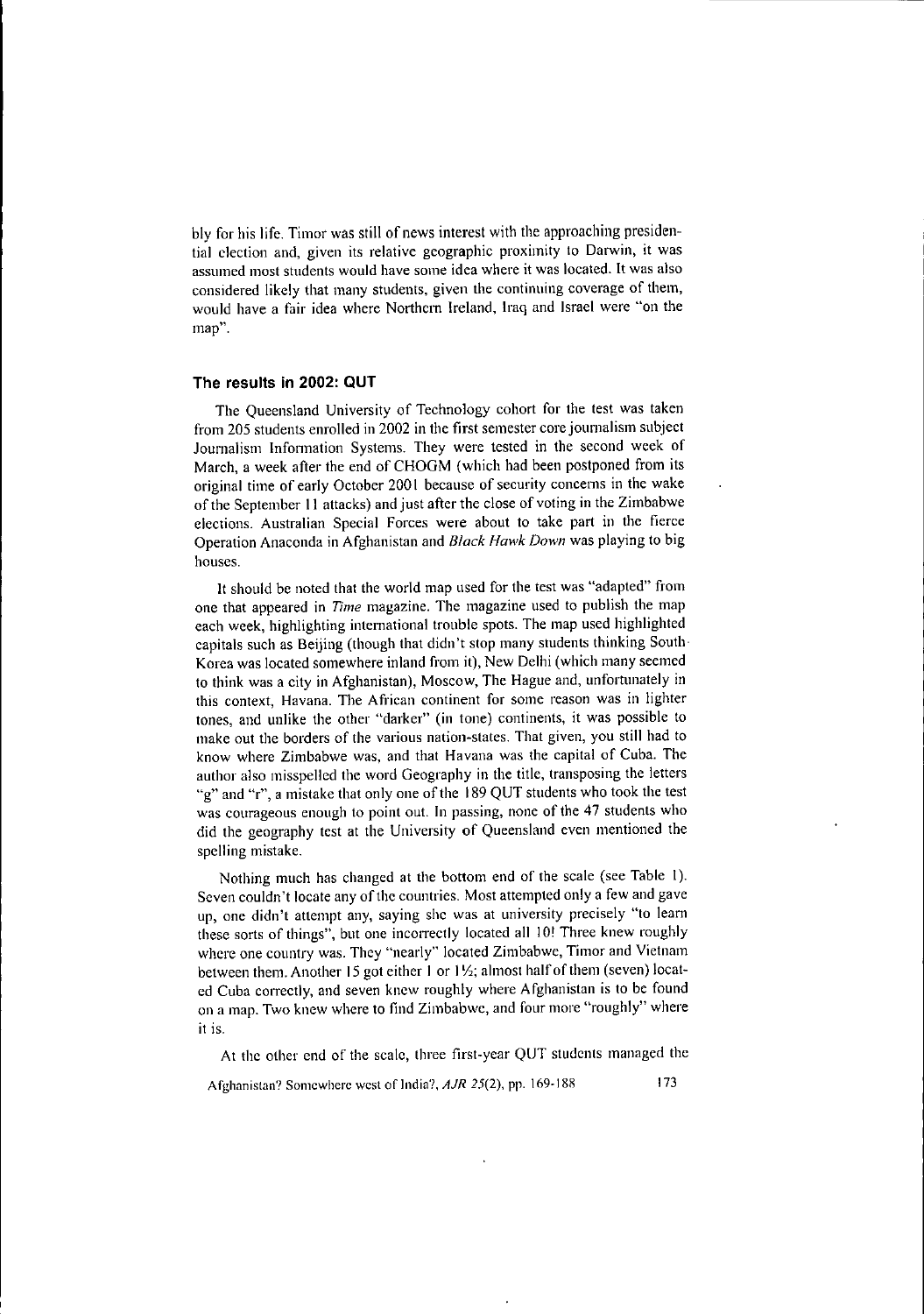perfect 10. Of the four who managed  $9\frac{1}{2}$ , three had a rough idea where Afghanistan is, and the other had trouble correctly locating Iraq. Of the eight students with 9, all but two lost their mark by only "roughly" locating two countries. Four got half a mark for their attempt to locate Afghanistan, and two others for nearly correctly locating Zimbabwe. Of the two that missed correct**ly locating one country, one missed with Somalia, and the other South Korea.** The trend continued among those with  $8/2 - 1$  all lost half a mark for their attempt at locating Afghanistan and, surprisingly, four had trouble "finding" Timor.

A total of 83 of the QUT group  $-$  almost 44 per cent  $-$  managed less than 5. Almost three-quarters scored less than 7. The bottom 25 scored 20.5 points between them. The top 15 (those with 9.5 or 10) scored 140 points  $-$  almost **seven times the bottom 25's total score.**

*Table* **J:** *"News Geography" test* **-** *QUT scores* **Figure in brackets indicates how many received the added "hair' a mark.**

| Score                  | No. | Per cent | <b>Progressive</b><br>total | Progressive<br>percentage |
|------------------------|-----|----------|-----------------------------|---------------------------|
| $\Omega$               |     | 3.7      |                             | 3.7                       |
| 0.5                    | ٩   | .6       | 10                          | 5.3                       |
| 1 & 21.5(8)            | 15  | 8        | 25                          | 13.2                      |
| 2 & 2.5(12)            | 19  | 10       | 44                          | $\overline{23.2}$         |
| 3 & 3.5(8)             | 22  | 11.6     | 66                          | 34.8                      |
| $4\sqrt{4.5(6)}$       | 17  | 9        | $\overline{8}3$             | 43.8                      |
| $\overline{58.55(14)}$ | 34  | ۱8       | 117                         | 61.8                      |
| 6 & 6.5(9)             | 23  | 12.1     | T40                         | 74                        |
| 7 & 7.5(3)             | 13  | 6.8      | 153                         | 80.9                      |
| 8 & 8.5(5)             | 21  | 11.1     | 174                         | 92                        |
| 9 & 9.5(4)             | 12  | 6.3      | 186                         | 98.3                      |
| 10                     | 3   | 5.       | 189                         | 100                       |

### **The most recognised countries**

The country correctly located most often was Cuba. Nearly 70 per cent of QUT students and 60 per cent of UQ studcnts were able to "find" it. Possibly **this was because the capital, Havana, was indicated on the map in small type.**

Table 2 gives a breakdown of how the various countrics fared in the "location stakes". The heading "ball park" denotes those who had a good idea wherc the particular country is to be found and were given half a mark for being **"close", For the purposes of comparison, the figures** ofthose **who were "close" are noted, but not considered.**

174 *Australian ./ournalism Review*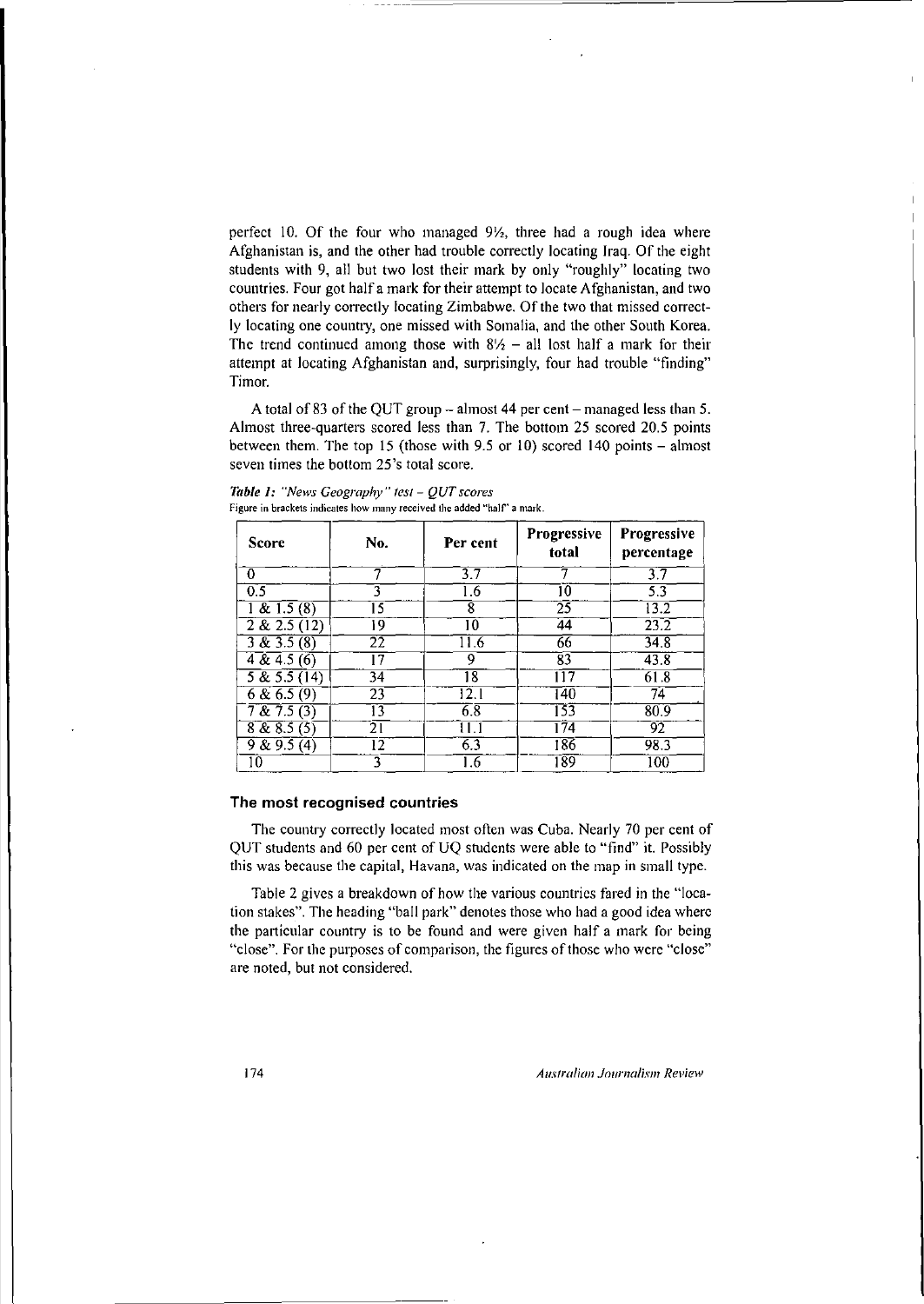|             | Located |          | <b>Ball park</b> |          | <b>Total</b> |          |
|-------------|---------|----------|------------------|----------|--------------|----------|
| Country     | No.     | Per cent | No.              | Per cent | No.          | Per cent |
| Cuba        | 129     | 68       | 6                |          | 135          | 71       |
| N. Ireland  | 119     | 63       | 6                | 3        | 125          | 66       |
| Zimbabwe    | 110     | 58       | 32               | 17       | 142          | 75       |
| Israel      | 90      | 47       | 16               | 8        | 106          | 56       |
| Somalia     | 82      | 43       | Ī3               |          | 95           | 50       |
| Iraq        | 69      | 36       | 23               | 12       | 92           | 48       |
| South Korea | 69      | 36       | $\overline{2}$   |          | 71           | 37       |
| Timor       | 66      | 35       | 16               | 8        | 82           | 43       |
| Vietnam     | 50      | 26       | 17               | 9        | 67           | 35       |
| Afghanistan | 41      | 21       | 69               | 36       | 110          | 58       |

*Table 2: Country recognition table*  $(UUI)$ 

Nearly two-thirds correctly located Northern Ireland and, again possibly with the help of the map, nearly 60 per cent "found" Zimbabwe.

Less than half of the QUT group (47 per cent) were "on the money" when it came to Israel, and a few less (43 per cent) correctly located Somalia.

One of the countries that figured at the time in President Bush's "Axis of Evil" (and came in for much closer attention from the US and a handful of its allies later in 2002, leading to the invasion in early 2003), Iraq, shared 36 per cent recognition with the neighbour of another "Axis of Evil" country, South Korea. Surprisingly, little more than a third of the QUT group (35 per cent) could find Timor. Barely a quarter correctly located Vietnam and, most surprising of all, barely one in five (21 per cent) could correctly locate Afghanistan. Fortunately, a further 36 per cent of the QUT students had "some idea" where it is. But more than two in five (42 per cent) had no idea.

## The University of Queensland

At the University of Queensland, the "Geography Test" was administered to a group of second- and third-year students doing a subject in television journalism. There were 70 students enrolled in the course, but the numbers at lectures were much lower, varying from a "high" of about 50 to the mid-20s. The lecturer believes this had nothing to do with his teaching style and everything to do with the fact the lecture was scheduled at 8am on a Tuesday! Whatever the reason, the number completing the geography test was 48, although one student who was also in the JIS subject at QUT was eliminated from the sample.

The UQ sample was slightly older than the QUT group and also one to two years more advanced in their journalism training. The researchers felt this would act as a "control" and also as a reasonable comparison with the larger first-ycar QUT group.

Afghanistan? Somewhere west of India?, *AJR* 25(2), pp. 169-188 175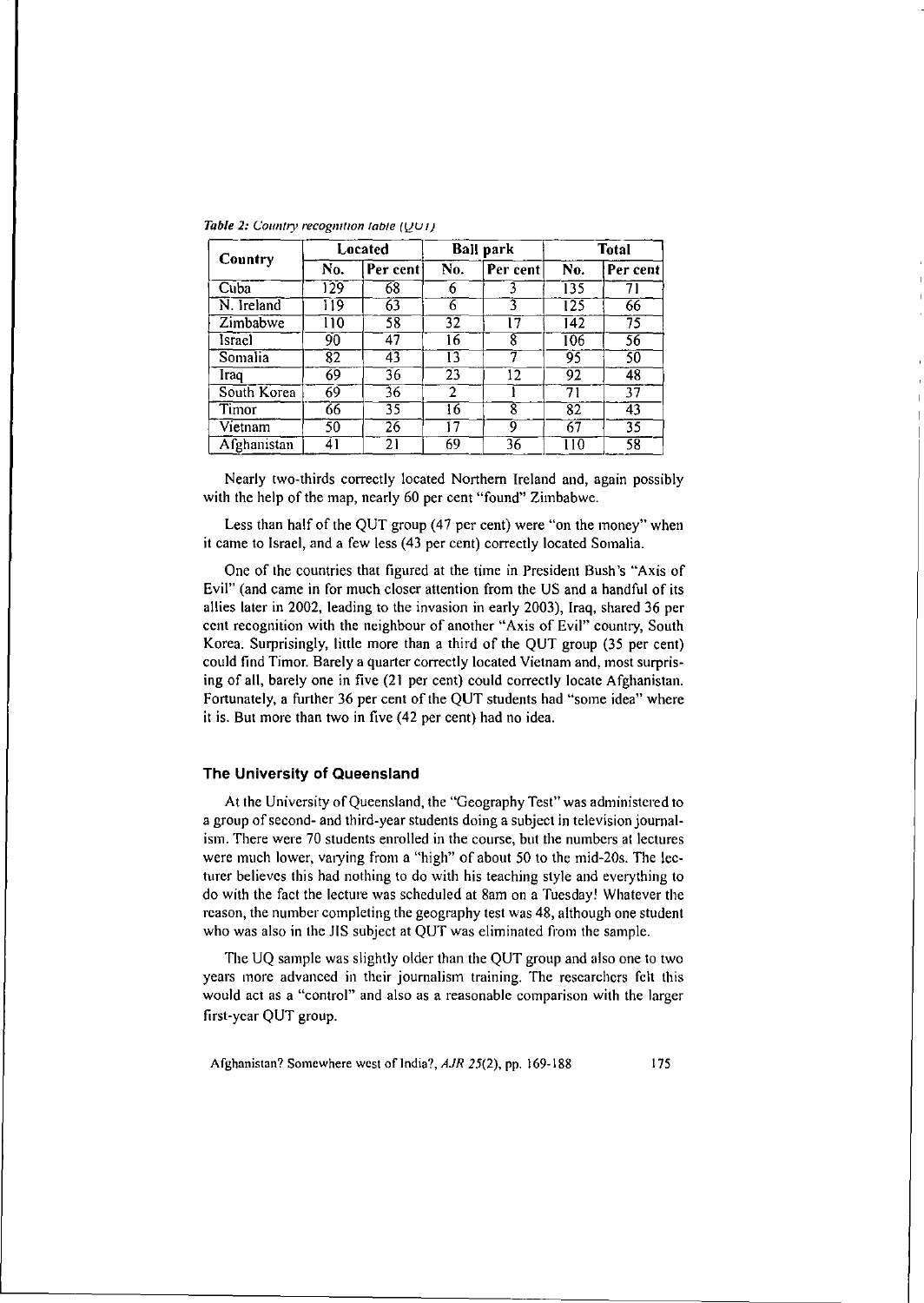| <b>Score</b>        | Number | Percentage | Progressive<br>total | Progressive<br>percentage |
|---------------------|--------|------------|----------------------|---------------------------|
| 0 & 0.5(1)          |        | 6.4        |                      |                           |
|                     |        | ደ ና        |                      | 14.9                      |
| 2 & 2.5(3)          |        | 12 R       | 13                   |                           |
| 3 & 3.5(4)          |        | -0.6       | 18                   | 38.3                      |
| $4\sqrt{8}$ 4.5 (0) |        |            |                      |                           |

The most striking thing to note about the University of Queensland scores is that a further year of academic training had not significantly improved the students' knowledge of geography.

 $\begin{array}{|c|c|c|c|c|c|}\n\hline\n5 & 5 & 5.5 & 1 \\
\hline\n6 & 6 & 5.5 & 3\n\end{array}$   $\begin{array}{|c|c|c|c|c|}\n\hline\n4 & 8.5 & 24 & 51.1 \\
\hline\n12.8 & 30 & 63.8 \\
\hline\n\end{array}$ ~& 6.5 (3) - <sup>6</sup> 12.8 <sup>30</sup> 63-:-8- 7 & 7.5 (2) 7 14.9 37 78.7<br>8 & 8.5 (2) 6 12.8 43 91.5  $\begin{array}{|c|c|c|c|c|}\n\hline\n8 & 8.8 & 5(2) & 6 & 12.8 & 43 & 91.5 \\
\hline\n9 & & 3 & 6.4 & 46 & 97.9\n\end{array}$ 9 3 6.4 46 97.9  $\begin{array}{|c|c|c|c|c|c|}\n\hline\n & 3 & 6.4 & 46 & 97.9 \\
\hline\n10 & 1 & 2.1 & 47 & 100.0 \\
\hline\n\end{array}$ 

|                            | Located |          | <b>Ball</b> park  |          | <b>Total</b> |          |
|----------------------------|---------|----------|-------------------|----------|--------------|----------|
| Country                    | No.     | Per cent | $\overline{N}$ 0. | Per cent | No.          | Per cent |
| $\overline{\mathrm{Cuba}}$ | 18      | 38       | 10                | 21       | 28           | 60       |
| N. Ireland                 | 17      | 36       | 10                | 21       | 27           | 57       |
| East Timor                 | 10      | 21       | 8                 | 17       | 18           | 38       |
| Vietnam                    | 9       | ۱9       |                   |          | 14           | 30       |
| South Korea                |         | 5        | າ                 | Δ        | 9            | Ĩ9       |
| Zimbabwe                   |         | Q        |                   | 6        |              | 15       |
| Israel                     |         | Q        | っ                 | 4        |              | 13       |
| Afghanistan                |         |          |                   |          | 8            | -7       |
| Iraq                       |         |          | າ                 |          | ٦            |          |
| Somalia                    |         |          | 2                 | 6        | 2            |          |

*Table 4: Country recognition table (UQ)* 

At the University of Queensland, just over half could either locate or **"roughly" position Cuba and Northern Ireland on the map and, as with students** at QUT, these two countries topped the recognition table. However, the rest of the "top five" (East Timor, Vietnam and South Korca) were all in the bottom half of the QUT table. At UQ there was also a very dramatic fall-off in the per**centage who could find these countries. All the top five scored 50 per cent or** better recognition rates at QUT, but at UQ less than 40 per cent could position eight of the 10 choices. This discrepancy with the QUT results may be partial**ly explained by the onc week's "advance" notice that QUT students received about the test. At the University of Queensland, the students were given no** warning and no opportunity to study an atlas prior to the test. Overall, it indicates that thc students' general knowledge of gcography is very low indecd.

176 *AlIs{mlian JOl/rnalism Review*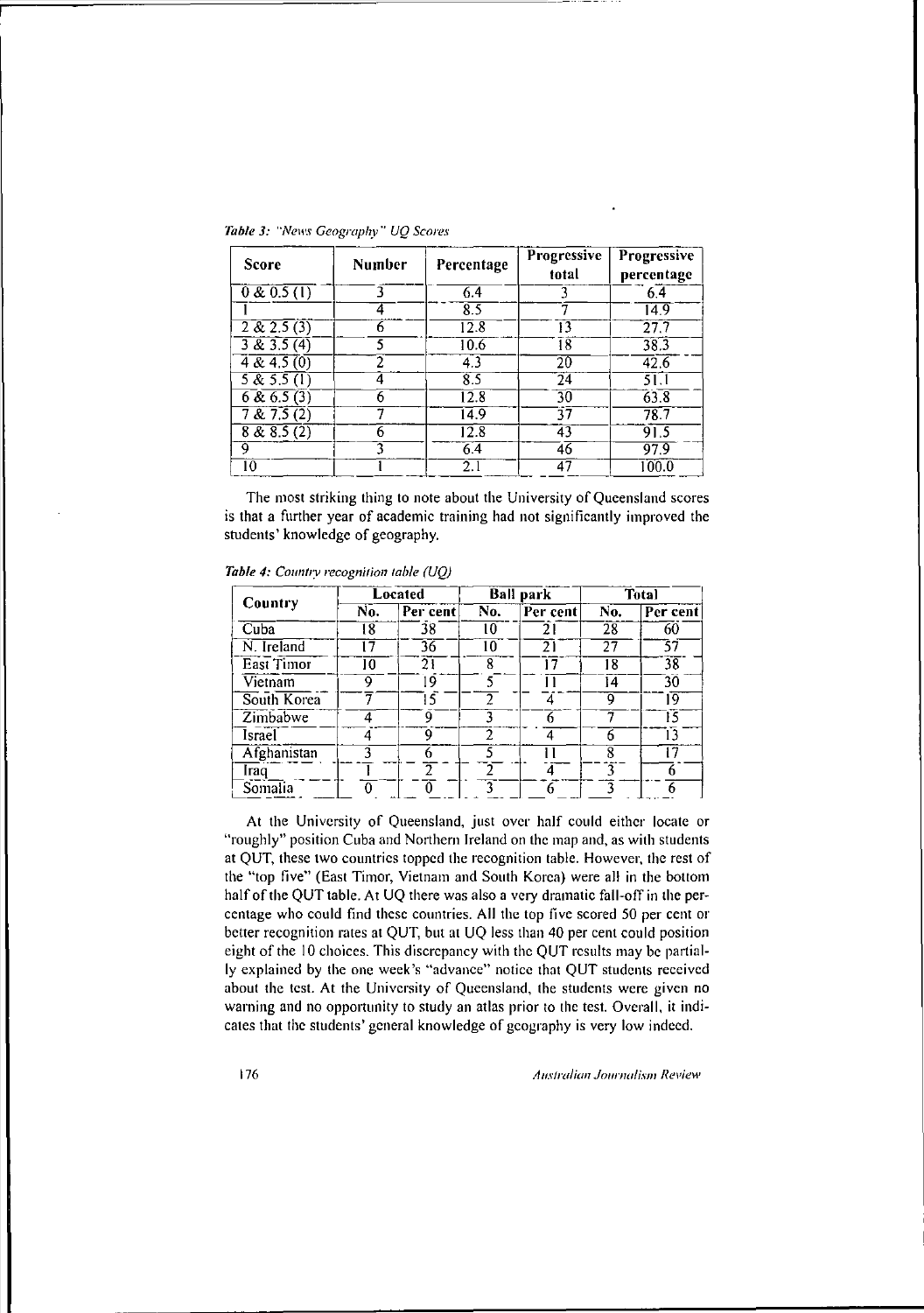## **How wrong can you be?**

Just how much of "no idea" many students have about geography becomes **clear when some** ofthe **interesting and hilarious "wrong" answers are analysed. When it came to the incorrect location** ofthe **various countries, both sets ofstudents came up with some fascinating suggestions.**

At QUT, three students thought Afghanistan was in Africa, another three in southern Europe. About 10 thought it was in Saudi Arabia, and one suggested near Beijing (another capital named on the map used for the test). The majority of incorrect answers placed Afghanistan in India or southem China. At the University of Queensland, the "most wrong" answer put Afghanistan near the Russian city of Omsk, and another located it in Mongolia.

One QUT student put Cuba in Greenland, another in eastern Russia, one in central Europe, another in Mali (Africa), and another in Algeria. Three put it in Florida (where many Cubans probably wish it was), while another nine went for the El Salvador, Nicaragua, Costa Rica region. A number of students at both **campuses placed Cuba in various areas of South America, with Brazil and Peru** the most popular. One University of Queensland student placed Cuba near the Pakistani city of Lahore, perhaps moved there by Castro's desire to forge links of anti-American solidarity with the beleaguered Taliban.

Things improved for Timor. One QUT student thought it was in Finland, **onc put it in Oman, six placed it in China, and one each plumped for Vietnam,** Taiwan and the Philippines. Another opted for New Caledonia. At both campuses, the majority of incorrect answers (about 30) placed Timor "in the **region", on Sumatra, Borneo, Sulawesi, West Irian, Papua New Guinea or New Britain.**

Among the QUT students there were some innovative guesses about the **location of Vietnam: variously in the far north Arctic region of Russia, Kazakhstan, Yemen, Oman, Japan, Taiwan, Pakistan, eastern Russia (eight),** India (six), Sumatra (three), Borneo (four), the Philippines (six) and Indo China (eight). Even though Beijing was identified on the map, about 15 QUT students **and several from UQ placed Vietnam in various areas of China.**

**The students were a little bit closer in their suggestions for Northem Ireland's position: at QUT, with four exceptions, the "guesstimates" were** roughly limited to European locations - like western Russia, Finland, Sweden, **Norway, southem England, France, Germany, even Austria. The "exceptions"** put Northern Ireland in Russia up near the Arctic Circle, far northern Canada, Alaska and on the west coast of the United States near Seattle.

QUT estimates for Iraq were mostly limited to the Middle East and Africa, **although one suggested it was in southern France and another plugged for eastcm India. The majority of incorrect answers had it in Pakistan, Afghanistan, Kazakhstan or other former Russian republics, as well as Saudi Arabia, Iran,**

**Afghanistan? Somewhere west of India?,** *AJR* **25(2), pp.** 169~188 177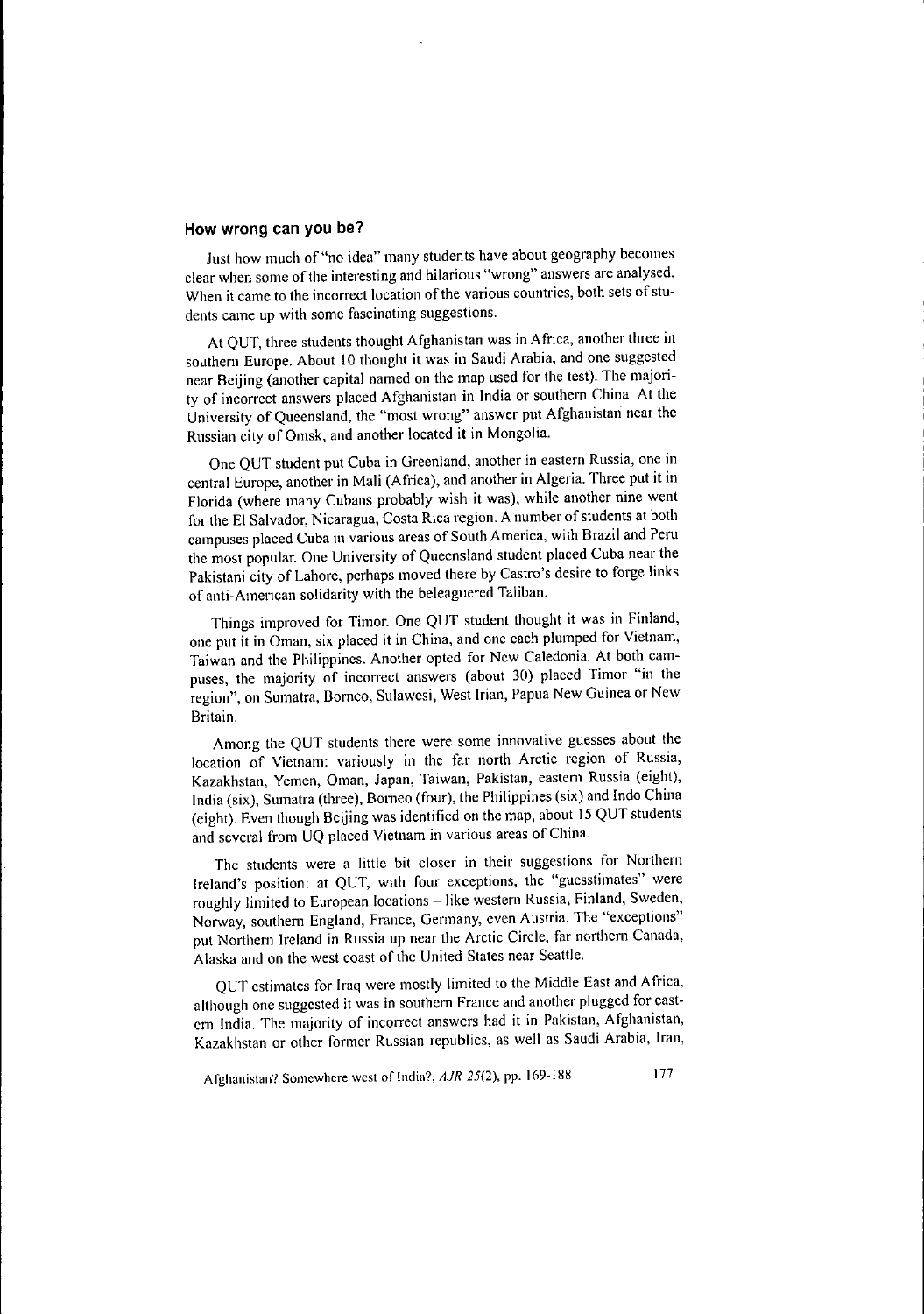$\frac{1}{2}$  **b**  $\frac{1}{2}$  **l**  $\frac{1}{2}$  **l**  $\frac{1}{2}$  **l**  $\frac{1}{2}$  **l**  $\frac{1}{2}$  **l**  $\frac{1}{2}$  **l**  $\frac{1}{2}$  **l**  $\frac{1}{2}$  **l**  $\frac{1}{2}$  **l**  $\frac{1}{2}$  **l**  $\frac{1}{2}$  **l**  $\frac{1}{2}$  **l**  $\frac{1}{2}$  **l**  $\frac{1}{2}$  **l**  $\frac{1}{2}$  **l** map, but we're fairly sure a couple thought it was part of Israel.

Israel itself was another surprise. Fourteen QUT students thought it was in Africa - at least they opted for the "top half" of the continent. Several had it in the Poland/Estonia region, and several opted for southem China. One UQ student put the Jewish settler state in Kazakhstan, which would upset the Muslim majority there. The majority of incorrect answers in both cohorts, though, located it in neighbouring countries like Saudi Arabia, Iraq and, slightly further **afield, Yemen, Afghanistan and Pakistan, even as far as India.**

Seven students at QUT thought Zimbabwe was in South Ameriea. One thought it was on the border of West Irian and Papua New Guinea. The rest of the incorrect answers at least placed it somewhere in Africa. At QUT, about 17 plumped for the southem half of the continent, and another 14 thought it was somewhere north of the Equator. In both sets of results Somalia was variously **placed near Boston, Bosnia, Borneo, Thailand, Greece, southem Sudan, south**em China and Brazil. The rest knew it was somewhere in Africa. About a dozen had it below the Equator, and 20 or more opted for one of the African states north of the Equator (but none on the Mediterranean).

Finally, South Korea. One QUT student put it in Greece, another in Taiwan, 10 in various parts of Russia, another 10 thought it was in Japan, half a dozen thought the Philippines, four Sumatra, four Borneo, three Malaysia, eight Indo China and about 25 placed it along various parts of the Chinese Pacific coast.

**So what does that tell you? Journalism students need to invest in an atlas!**

#### **Comparison with previous results**

In the 2002 "Geography Test", the QUT average was still under half marks  $(5/10)$  – but had improved from 3.1 for the CSU group in 1993 and 3.8 for CSU and 4.1 for UWS in  $1998 - at 4.7$ . The median (mid mark) was 5.5 and the mode (most common mark) was 5/5.5. In 2002, more than two-thirds of the QUT cohort knew where Cuba is, a big improvement on both the CSU and UWS results from 1998.

The average mark at the University of Queensland was just on half (5/10), while the median was around 5 and the mode surprisingly high at 7/10. However, this may be misleading, as only five out of 47 students achieved this mark and the spread of marks was fairly evenly distributed, with four students each scoring 1,3.5 and 8. Like QUT students, the UQ cohort scored fairly well in locating Cuba, but we must assume that having the capital "Havana" clearly **marked on the map may have led to greater recognition. Even with this assis**tance, only I8 out of 47 students (38 per cent) could pinpoint its location.

178 *Au.wralian Journalism Review*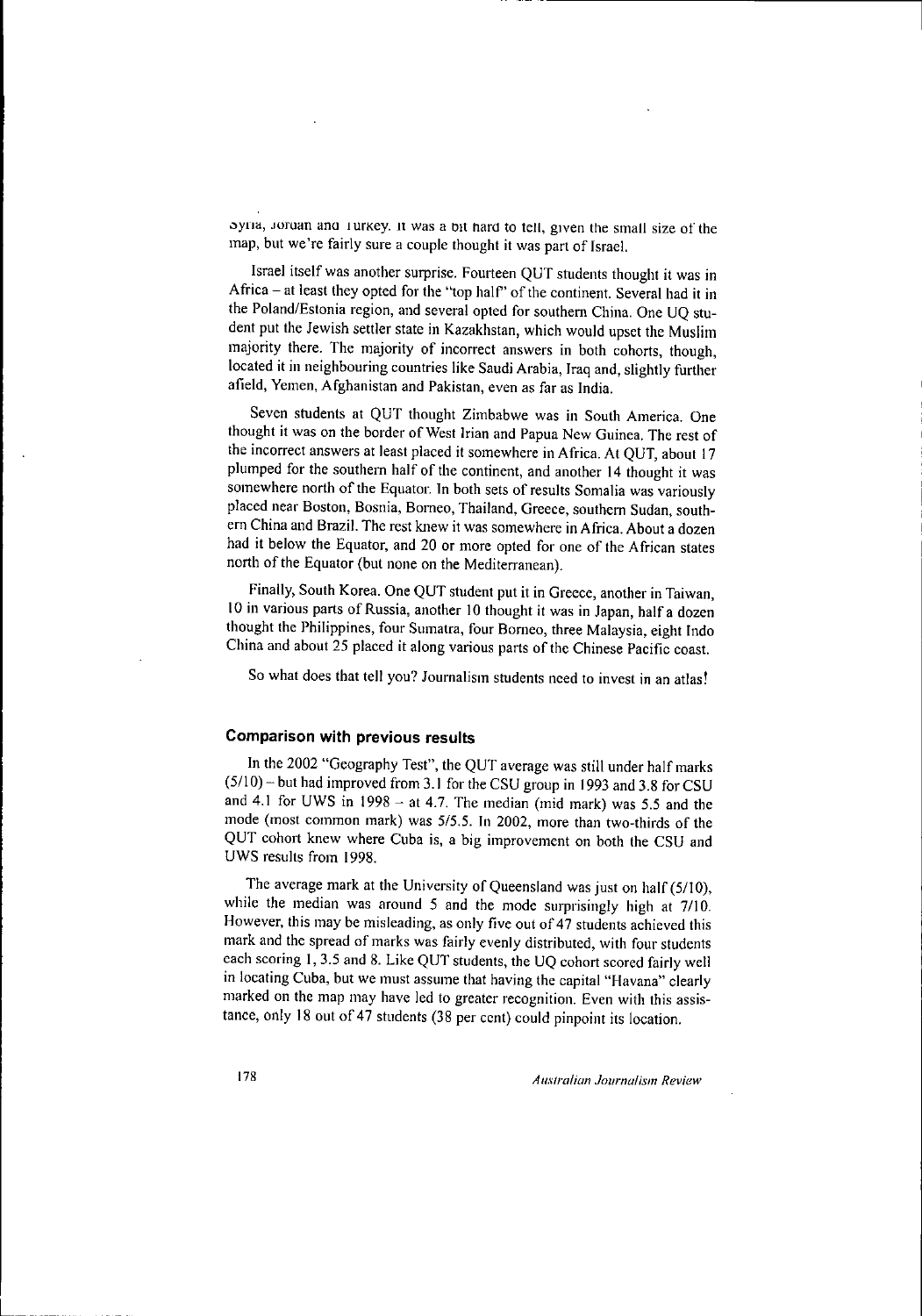#### **An added twist for the new millennium**

A month later, after the students had received their marks for the 2002 News Geography test, and had had time to discuss with their tutors the rationale for **the** t~st, **they were given another general test - this time "'News Numbers". The** QUT students were given two weeks' notice of the test, although one week was the mid-semester break over Easter. They were told to watch for the numbers that appeared regularly, often daily, in local print and broadcast media. They were specifically told they would not be expected to be able to quote the prices of the most volatile shares, but to watch the share market in general and ask themselves what figures the media regularly quoted as a barometer of the state, national or international economy. The senior author tried his best not to "give the game away" (since he considered there were a finite number of figures that could be tested), but thought he'd pointed them in the right direction. In summary, it revolved around the exchange rates of the Aussie dollar, gold and oil **prices, the stock exchange index, the national unemployment rate, the current** housing loan interest rate and average weekly earnings in Australia. At QUT it **was the lead-in to the first-year mass lecture on maths for journalists.**

For ease of overall assessment later, and to give the students a bonus if they tried, it was decided to mark the test out of 20, with two marks for a correet **answer and one for "around about" the appropriate figure. By this time, there'** cl been about a 5 per cent dropout rate in the course (the test being held after the HECS census date), and of the 202 students still enrolled in the QUT course, 173 turned up to take thc test. The mean was 8.68, median 8, and mode also 8. A little over 50 per cent got 8 or less; 92 per cent managed 12 or less. One student, from Norway, got 0, and the top mark of 17 was shared by two students - including, surprisingly, another from Norway. She had managed only 3.5 for the geography test.

The cross-institutional student managed 11 when she took the test at QUT, **but was away on Army Reserve exercises on the day the test was held at the University of Queensland.**

**Afghanistan? Somewhere west of India'!,** *AJR* **25(2), pp. 169-188** 179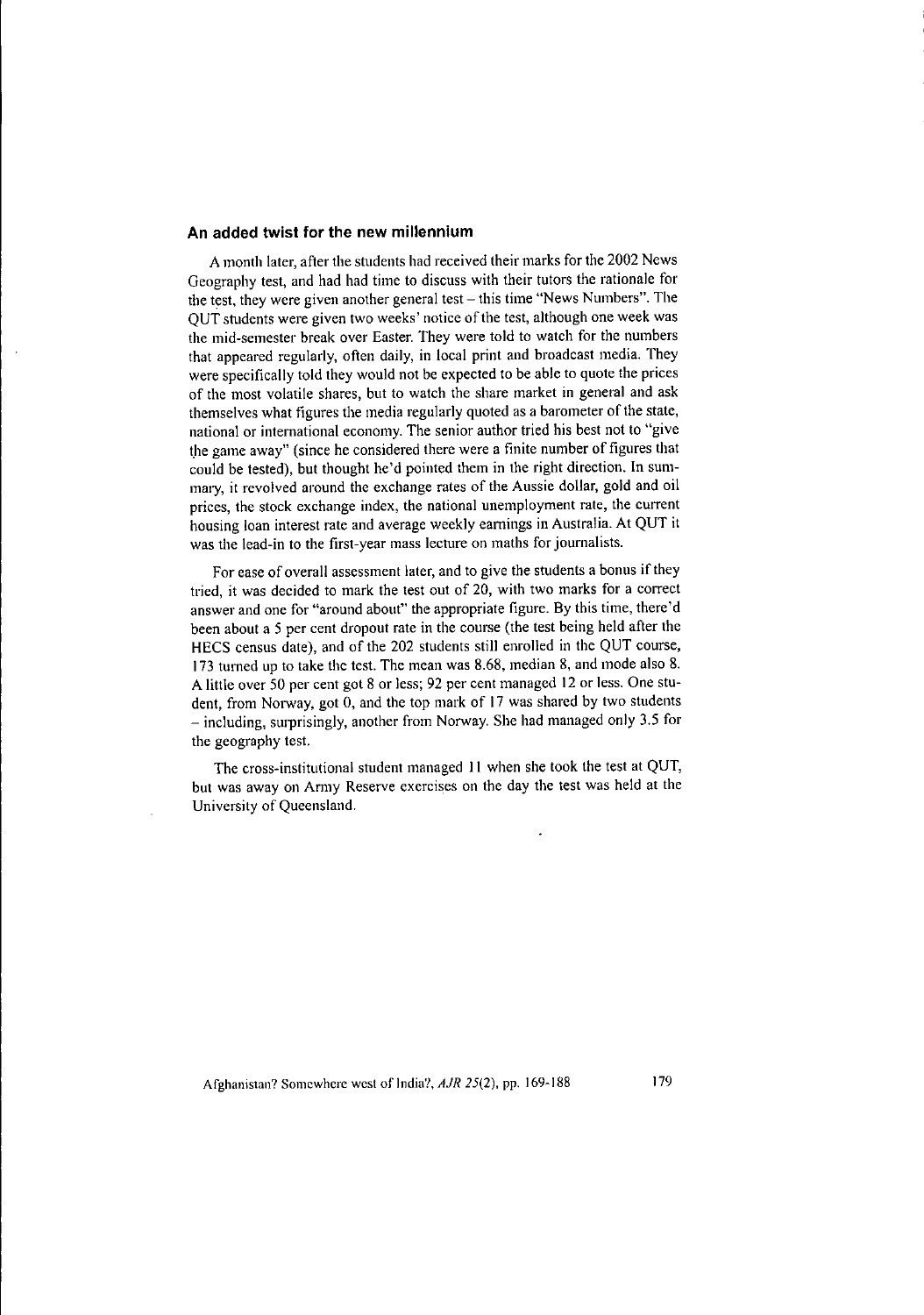| Mark                      | No.             | Per cent          | <b>Cumulative</b><br>total             | Cumulative<br>percentage |
|---------------------------|-----------------|-------------------|----------------------------------------|--------------------------|
| 0                         |                 | $0.\overline{6}$  |                                        | 0.6                      |
|                           | 0               | 0                 |                                        | 0.6                      |
| 2                         | 4               | 2.3               | 5                                      | 29                       |
| $\overline{\overline{3}}$ | 2               | 1.1               |                                        | 4.0                      |
| 4                         | 9               | 5.2               | 16                                     | 9.2                      |
| $\overline{\mathsf{S}}$   | 9               | $\overline{5.2}$  | Ī2                                     | $\overline{14.4}$        |
| 6                         | 16              | $\overline{9.2}$  | 41                                     | 23.7                     |
| 7                         | ī9              | 10.9              | 60                                     | 346                      |
| 8                         | 27              | 15.6              | $\overline{87}$                        | $\overline{50.2}$        |
| 9                         | $\overline{13}$ | $\overline{7.5}$  | $\overline{100}$                       | $\overline{57.8}$        |
| ĨŌ.                       | 20              | $\overline{11.5}$ | 120                                    | 69.3                     |
| П                         | 19              | 11                | 139                                    | 80.3                     |
| 12                        | $\overline{21}$ | $\overline{12.1}$ | $\overline{160}$                       | 92.4                     |
| $\overline{13}$           | 3               | 2.9               | 165                                    | 95.3                     |
| $\overline{14}$           | 3               | 2.9               | 170                                    | 98.2                     |
| 15                        |                 | 0.6               | 171                                    | 98.9                     |
| 16                        | 0               | 0                 | 171                                    | 98.9                     |
| Ī7                        | 2               | 1.1               | $\overline{1}\overline{7}\overline{3}$ | TŌÕ                      |

The seven QUT postgraduate students in the group that did the test returned **an above-average perfonnance, averaging 9.7, but substantially down on their** performance in the geography test.

The QUT overseas students were not expected to perfonn well in this test, given its "local" nature. But, surprisingly, one registered the equal top mark - 17. At the other end of the scale, the lone student to register 0 was in this group. **Their overall average was exactly 7, below the class average but an improvement on their perfonnance in the geography test.**

**When it came to the results for the various questions, it was obvious near**ly all knew what the Aussie dollar was worth that day in American cents, but not much else. The question answered correctly by the most students (91.3 per cent) was the exchange rate for the Aussie dollar in US cents. Then followed **arguably the easiest question in the test - was the unemployment rate in** Queensland higher or lower than the national average? It was a *50/50* bet and still nearly 40 per cent got it wrong.

**180** *Australian Journalism Review* 

 $\overline{1}$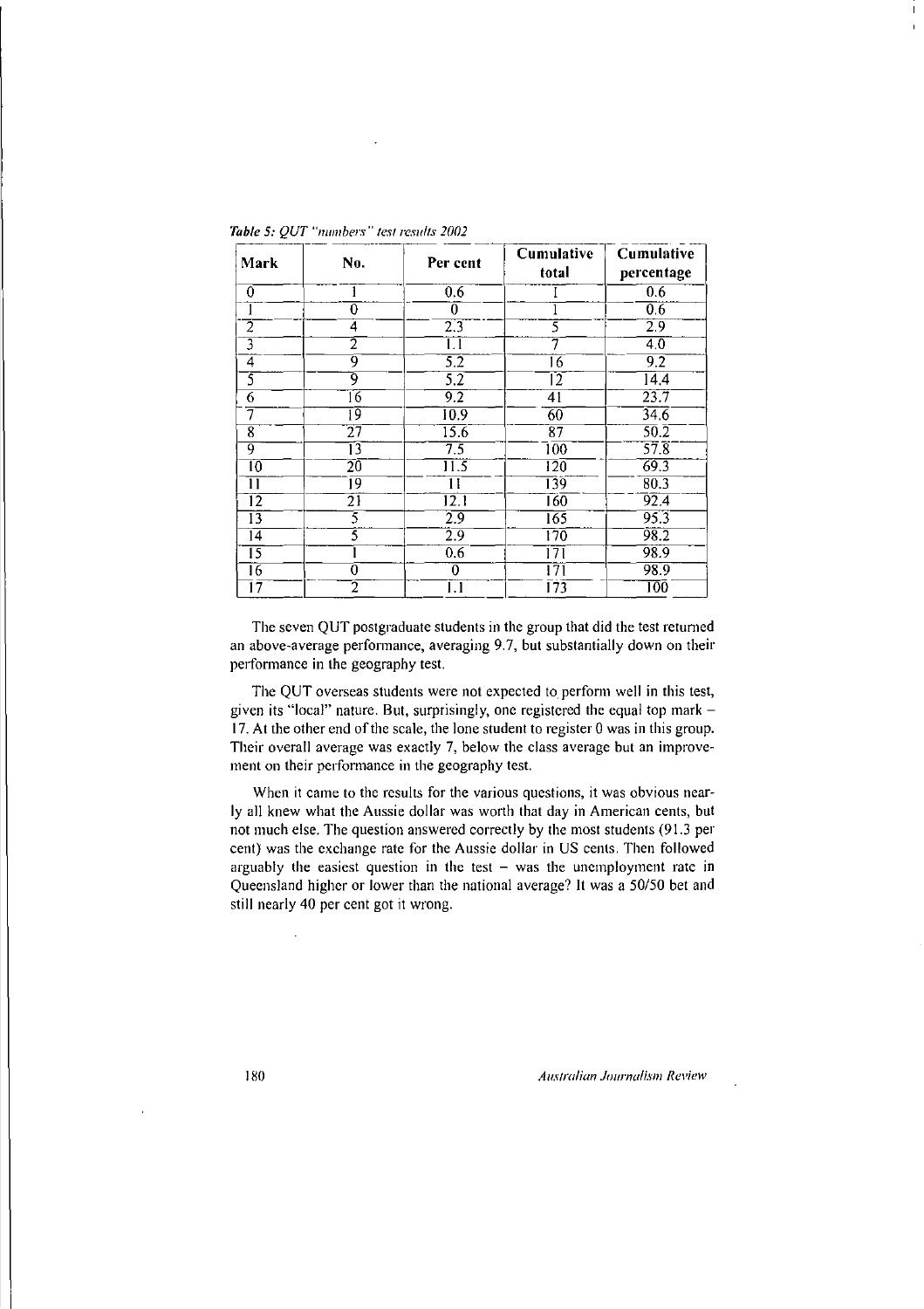| Question | Correct | Per cent          | <b>Ball</b> park | Per cent | <b>Position</b> |
|----------|---------|-------------------|------------------|----------|-----------------|
|          | 158     | 91.3              |                  | 2.9      |                 |
| 2        | 67      | 38.7              | 19               |          |                 |
|          | 43      | 24.8              | 77               | 44.5     |                 |
|          | 25      | 14.5              | 53               | 30.6     |                 |
|          | 99      | $\overline{57.2}$ | 28               | 16.1     |                 |
| 6        |         | 3.4               |                  | 0.6      | Q               |
|          | 105     | 60.7              |                  |          |                 |
| 8        | 55      | 31.8              | 40               | 23.1     | 6               |
| Q        | 64      | 37                |                  | 3.4      |                 |
| 10       |         |                   | 19               |          | 10              |

*Table* 6: *QUT "numbers" test results by question*

At the University of Queensland, only 33 students were present in the lecture to take the "numbers" test and they were. given no waming about it. It might therefore be expected that the overall scores would be lower than those of the QUT cohort.

| <b>Mark</b>     | No.            | Per cent          | <b>Cumulative</b><br>total | Cumulative<br>percentage |
|-----------------|----------------|-------------------|----------------------------|--------------------------|
| 0.5             |                | $\overline{30}$   |                            | $\overline{3.0}$         |
|                 | 2              | $\overline{6.1}$  | 3                          | 9.1                      |
| 2               | 2              | 6.1               | 5                          | $\overline{15.2}$        |
| 3               | $\overline{2}$ | $6\overline{1}$   | 7                          | 21.2                     |
| 4               | 4              | $\overline{12.1}$ | 11                         | 33.3                     |
| 4.5             | 2              | 6.1               | 13                         | 39.4                     |
| $\overline{5}$  | 3              | 9.1               | 16                         | 48.5                     |
| 6               | 3              | 9.1               | 19                         | 57.6                     |
| $\overline{8}$  |                | $\overline{3.0}$  | $\overline{20}$            | 60.6                     |
| 9               | $\overline{2}$ | $\overline{6.1}$  | 22                         | 66.7                     |
| $\overline{10}$ |                | $\overline{3.0}$  | $\overline{23}$            | 69.7                     |
| $\mathbf{1}$    | 4              | $\overline{12.1}$ | $\overline{27}$            | 81.8                     |
| $\overline{12}$ | 2              | 6.1               | $\overline{29}$            | 87.9                     |
| 13              | 2              | 6.1               | 31                         | 93.9                     |
| 14              | 2              | 6.1               | $\overline{33}$            | 100.0                    |

*Table* 7: *UQ "numbers" test results 2002*

l,

Afghanistan? Somewhere west of India?, AJR 25(2), pp. 169-188 181

 $\cdot$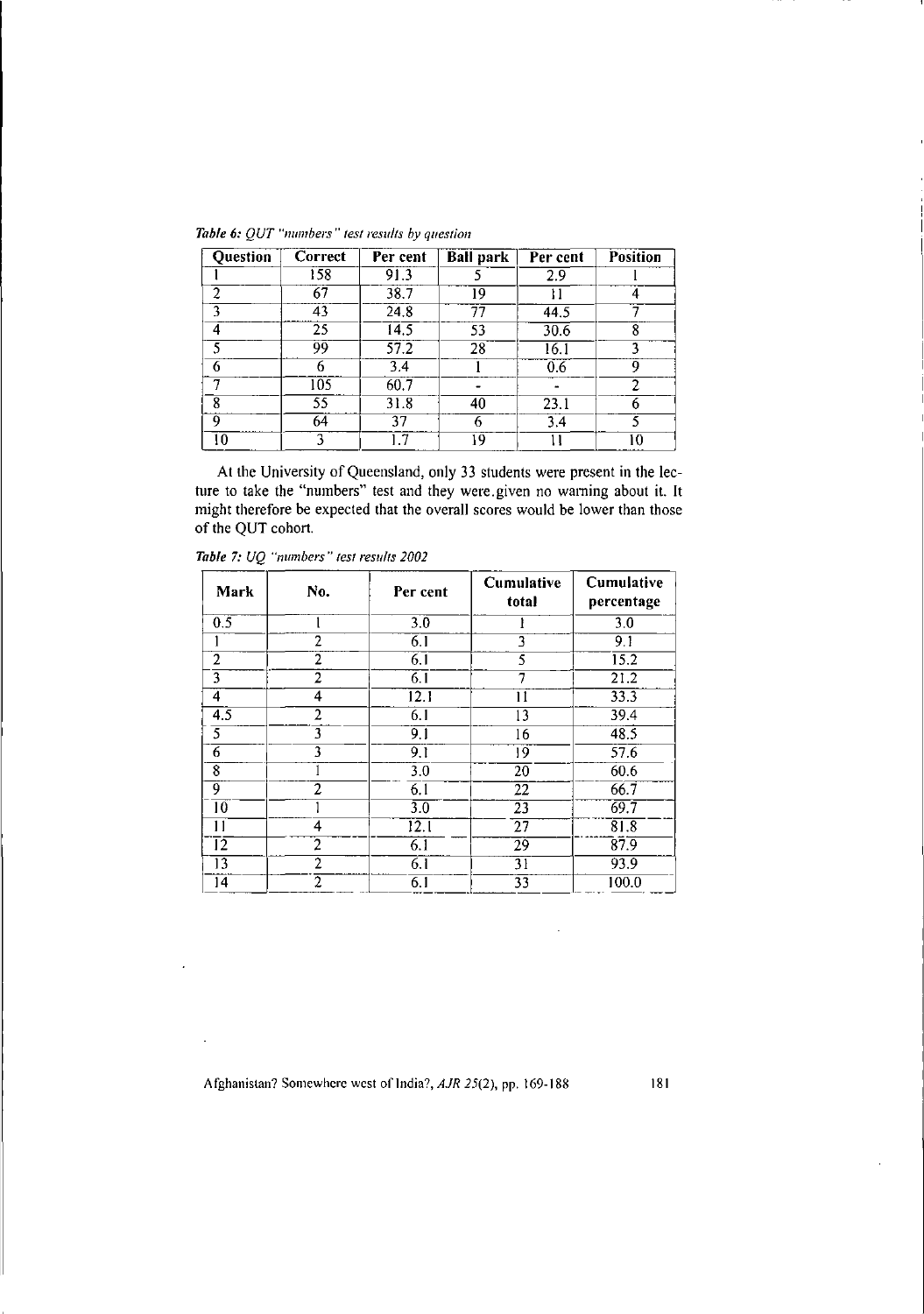| Question | Correct | Per cent | <b>Ball park</b> | Per cent | <b>Position</b> |
|----------|---------|----------|------------------|----------|-----------------|
|          | 21      | 63.6     |                  | 18.2     |                 |
| 2        | 14      | 42.4     | 10               | 30.3     | 2               |
|          | 13      | 39.4     |                  | 3.0      | 6               |
| 4        |         | 21.2     |                  | 15.2     |                 |
| ٢        | 15      | 45.5     |                  | 15.2     | ٦               |
| 6        |         | 0.0      | 3                | 9.1      | 10              |
|          | 16      | 48.5     | 0                | 0.0      |                 |
| ጸ        | 3       | 9.1      | 6                | 18.2     | 8               |
| 9        |         | 33.3     | 9                | 27.3     |                 |
| 10       |         | 3.0      | 5                | 15.2     | 9               |

*Table* 8: *UQ "numbers test results by question*

While more than half of the QUT students knew to within half a per cent the national unemployment figure (Q5), only six of the 173 could translate the percentage into an actual figure. The unemployment rate at the time was 6.7 per cent, and the Australian Bureau of Statistics said that meant a total of 670,000 people were out of a job. A similar story is revealed by the UQ figures for this question. Just over 60 per cent could "guesstimate" the percentage, but only three out of 33 were even in the "ball park" when it came to the actual figures. Most UQ students either did not attempt this question, or gave outrageous figures from a low of 50,000 to highs in the millions. Some actually tried to work it out but gave up, the maths obviously beyond them. The closest answer was "600,000". At UQ, no student was able to correctly guess the figure.

When it came to "guessing" the number of unemployed in Australia, the QUT students came up with some amazing answers. One said it was 9,258,600, and another said "lots". Six suggested figures between one and two million, which, given the way the ABS calculated the figure, is probably closer to the "rea!" state of unemployment in Australia. At the bottom end of the scale were the politicians' dreams, the students who thought the figure was 2500, 15,000, 17,000,19,000 or 20,000. There were six students who thought the figure was between 100,000 and 200,000.

The question with the least number of correct answers (three, or 1.7 per cent of the QUT class) was number 10, which asked about average weekly earnings. At the time, the figure was \$850. This question ranked 9<sup>th</sup> at UQ, with only one correct answer and five "ball park" responses. Most guesstimates were way too low, averaging around the \$350 to \$400 mark. Some UQ students obviously misread the question and gave what must be interpreted as annual salary figures, but again these were on the low side (\$28,000 to \$33,000). The closest guesstimates were in the \$650 to \$1000 range.

Some equally astounding numbers came forth when the QUT students estimated average weekly earnings. One must have been thinking of the Captains of Industry when he suggested a figure of \$50,000 *per week.* Another thought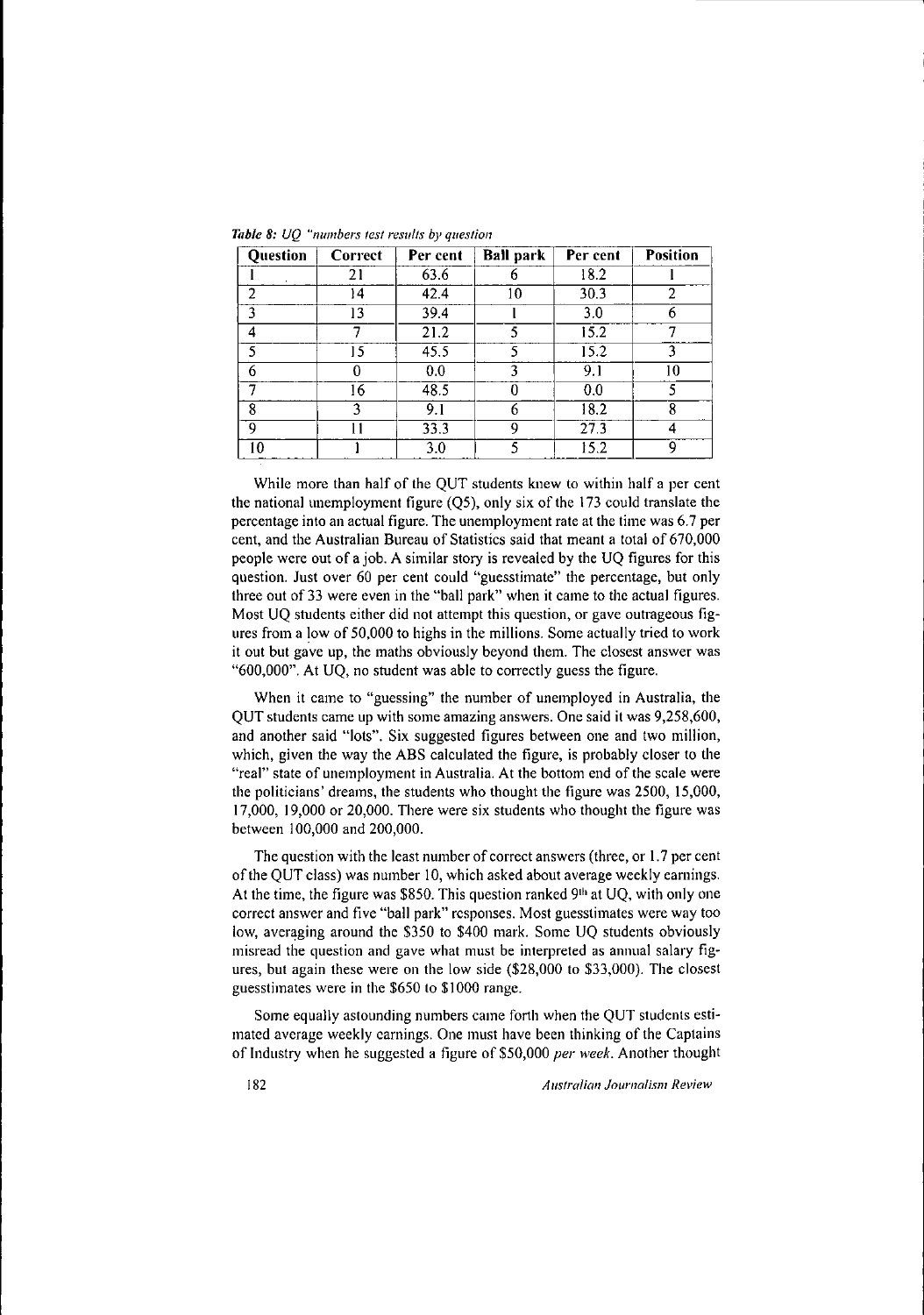it was \$20,000, another thought it was \$25,000 and two agreed on \$27,300. At the bottom end of the scale, one thought it was \$190: or was that their dole or Austudy cheque? A total of  $27$  - nearly 16 per cent - thought the figure was between \$200 and \$500, and most of those thought it was below \$400. The 19 QUT students who were given one mark for being in the "ball park" only had to guess within \$100 either way - between \$750 and \$950.

The relatively high score for Question 8 (the housing loan interest rate) is possibly inflated because they were asked for the percentage within one per **cent either way, so anything from 5.5 per cent to 7.5 per cent was correct, given** that the figure was 6.5 per cent at the time. Even so, only half the students at QUT were close and at UQ just over a quarter could hazard a good guess.

## **Can we relate** "scores" **to intellect?**

The researchers were interested to establish whether there was a link **between students' scores on the geography and numbers tests and their intellec**tual ability as measured by two standard indicators. For the first-year students at QUT, the chosen measure was the Queensland tertiary entrance ranking (or "OP" score) achieved in statewide examinations in 2001. An OP of "I" is the highest ranking and means the student was in the top 2 per cent in the state and "8" (the lowest for those entering QUT journalism in 2002) denotes that the student finished in the top 15 per cent of the state. For the cohort of second- and **third-year students at the University of Queensland, the chosen measure was** the students' grade point average (OPA), which mcasures grades in their stud**ies to date.**

Two of the top three OUT students who each returned a perfect score in the geography test entered the course with OP scores of five, while the third was a non-OP entrant, probably a mature-age student. There were two students in the QUT cohort with the highest OP entry scores of I. One managed 9, while the other had an off day, returning a score of 2.5. Of the seven students with OPs of2, two scored 9 and one managed 7. The lowest score among the OP 2 group was 2.5. They averaged 5.8, well above the overall average.

Another way to compare the individual results in the QUT group is to split the group into the main degree groups that take the subject. It is compulsory for the two double degrees - the Joumalism/Law and Journalism/Business degrees - and the Bachelor of Journalism degree. There's also a Journalism major in the new Bachelor of Creative Industries, which took its first intake in 2002.

## **Comparative results on the aUT geography test**

The Journalism/Law degree had the highest OP cut-off (5), followed by Journalism/Busincss (6), Bachelor of Journalism (7) and the Bachelor of Creative Industries (8).

Afghanistan? Somewhere west of India?, *AJR* 25(2), pp. 169-188 183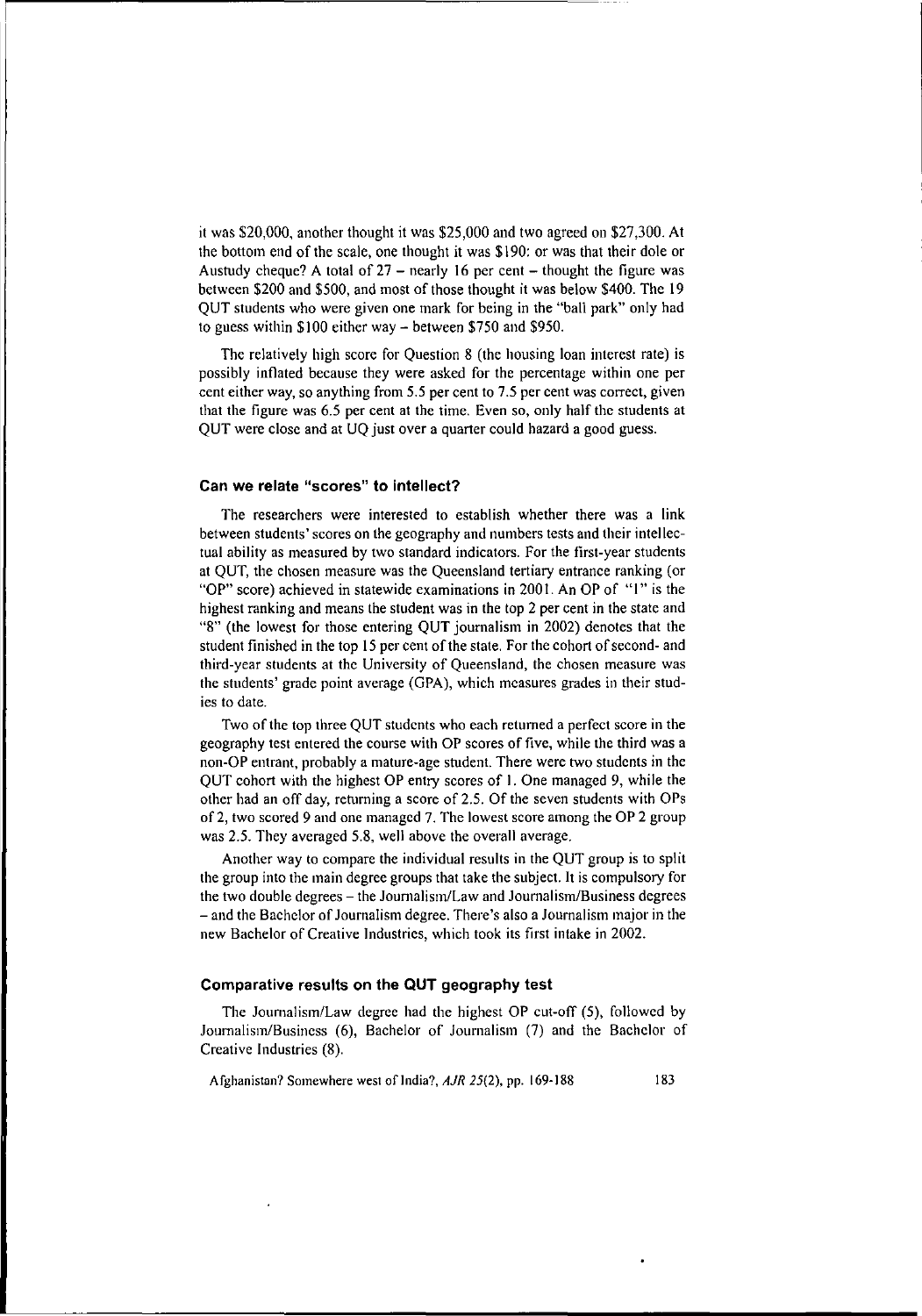The group is further broken down into those with an OP score and "others" **- mainly mature-age, but also including interstate and overseas students and a small number of transferees from other QUT courses and other journalism** courses. While almost all the QUT students have an OP-equivalent score, for the purpose of this comparison we used the OP scores of those who completed Year 12 of high school in Queensland in 2001.

**As mentioned earlier. there was even one University** of Queensland **student** who was taking JlS as a cross-institutional student. She did the test first at QUT and got 9. Faced with the same test a fortnight later at UQ, she returned a perfect score, but the authors decided to consider her first near-perfect score for this comparison. In the Journalism/Law category, a total of 28 students took the geography test - 20 with OPs of 5 and above and eight "others". The six with OPs of 2 or 3 (none had an OP of 1) averaged almost 5 (4.9). Overall, the OP students averaged 5.4. The "others" averaged only 3.1.

In the Journalism/Business cohort, a total of 40 took the geography test  $-$ 25 with OPs of 6 or better and 15 "others". The eight with OPs from I to 3 (including one with an OP 1) averaged  $6.1$ , while overall the OP cohort averaged 5.4. The 15 "others" averaged exactly 5.

The Bachelor of Journalism group totalled  $68 - 32$  with OPs of 7 or better, and 36 "others". In the geography test, the four QUT students with OPs of 3 or better (including another OP 1) averaged a lowly 4.5, while overall the OP group averaged the same score. The "others" averaged slightly lower at 4.3.

Among the Bachelor of Creative Industries group, there were a total of 31 - 19 with OPs of 8 or better, and 12 "others". The lop five students, with OPs of2 or 3, averaged 5.3, while the average for the OP group overall was 5.1. The "others" in this category did comparatively better, averaging 5.9.

A small group of Graduate Diploma journalism students was included in the group. All but one (seven) took the test and, not surprisingly, they averaged **well** above the undergraduate group, returning an average of 6.9, including two with 9.5 and another with 9.

**The other group worth examining was the overseas fee-paying group. Of** the 11 from Norway, nine took the test and averaged 5.7. They included two **with 8.5, onc with seven and two with six. Of the three from Singapore, two** took the test, and averaged 2.5. The lone overseas student from Sweden returned a slightly above average score of 5.5.

### **Comparative results on the aUT numbers test**

**In the Journalism/Law category, of the 27 who took the test, there were** again 20 with OPs of 5 or above and seven "others". The six with OPs of 2 or **3 averaged 8 out of a possible 20 marks. Overall, the or students averaged**

184 *Australian Journalism Review*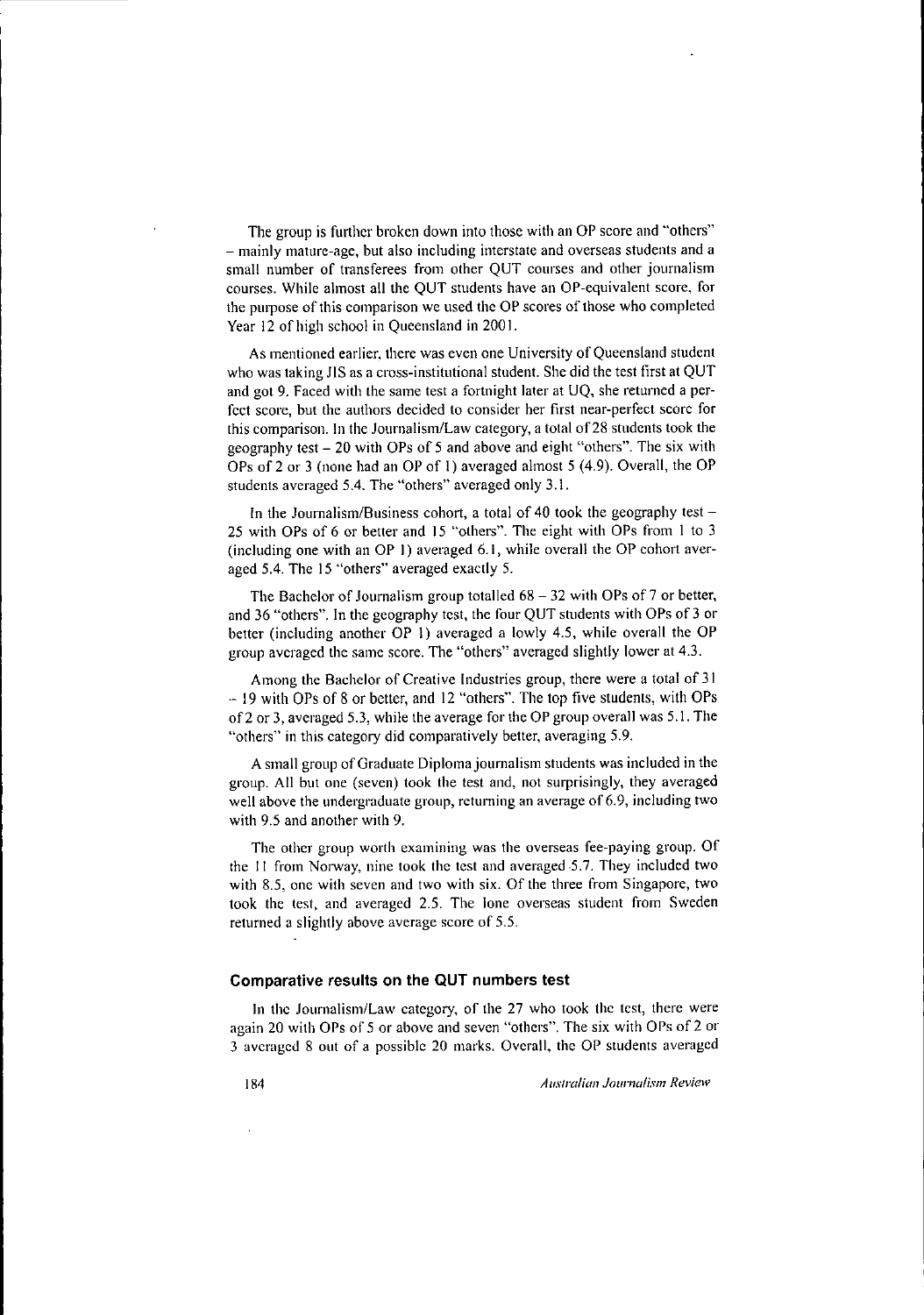8.75, slightly down on their performance in the geography test. The "others" **(mature-age students, transferees from other universities, students from inter**state and overseas) averaged 6.3, about the same as their geography scores.

In the Journalism/Business category, a total of 36 took the test, 23 with OPs of 6 or better and 13 "others". The lone OP I in this group, who managed 9 out of 10 for the geography test, went one better this time and scored 17, the equal (with one other, the student from Norway) top score in the test. The six with OPs between I and 3 averaged just under half marks (9.75), down on their marks for the geography test. The overall OP average was slightly less and again down on the geography mark at 9.17. The "others" averaged 8.5, about **the same as their scores in the earlier test.**

The Bachelor of Journalism participants totalled 62, 28 with OPs of 7 or better and 34 "others". The four with OPs of 3 or better averaged 9.0, well below their geography test average. The OP group averaged 8.6 (also down) and the "others" averaged slightly less  $-8.3$  - identical to their geography test **average.**

In the Bachelor of Creative Industries group, 29 took the test, 18 with OPs of 8 or better and I1 "others". The top five students (with OPs of 2 or 3) averaged exactly 9, again down on their geography average. The OP group as a whole averaged precisely 8 (down again). The "others" dropped back to average 6.3, substantially down on their geography average.

#### **The University of Queensland**

The student cohort at UQ was sorted by Grade Point Average (GPA) and **then the geography and numbers test scores were mapped against GPA. as pre**sented in the following table.

| <b>GPA</b> range | Geography | Number | Г. РА |
|------------------|-----------|--------|-------|
| 1.9-3.75         | ጋበ        |        |       |
| $4.13 - 4.88$    |           |        |       |
| $5 - 5.9$        |           |        |       |
| $6.13 - 6.23$    |           |        |       |
|                  |           |        |       |

*Table* **9:** *UQ results correlated with OPA (al'emges)*

Students with a GPA of 3+ averaged 3.9 in the Geography Test, with a low score of I and a high of 6.5. The average was slightly higher for students with a GPA of 4+, at 4.1. Again the low score in this group was I, the high this time 8.5. In other words, the average mark in the group with a GPA of less than 5 was a "fail", less than 5/10. The group with a GPA of 5 or better managed to "pass" the geography test, but the low in this group was 0 and the high score a **9.** Eight students in this group managed 7.5 or better, and most passed.

**Afghanistan?** Somewhere west of India?, *AJR* 25(2), pp. 169-188 185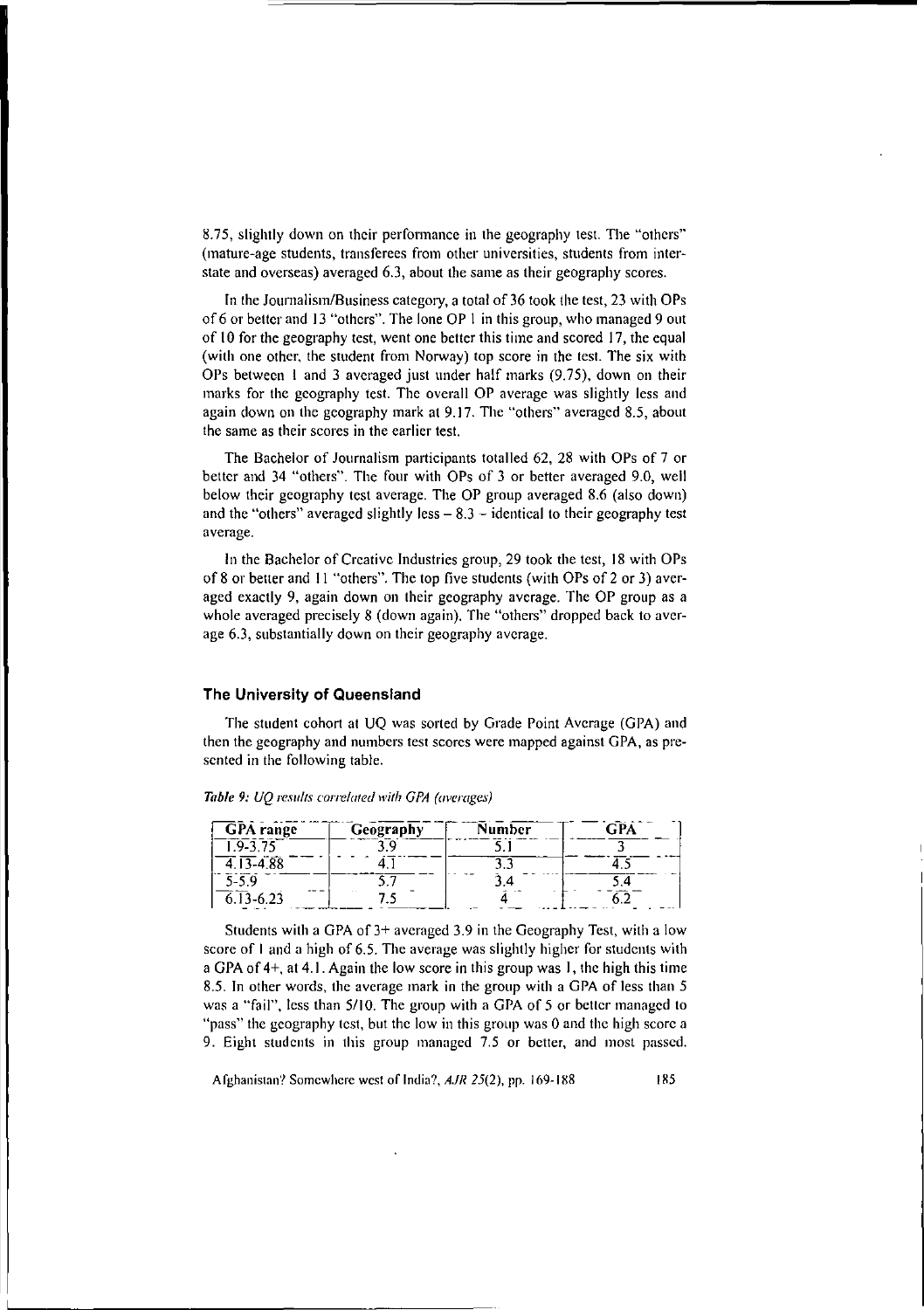However, six out of the 17 in the GPA 5+ still managed to "fail". The bulk of the group was in the 5+ GPA range and for this cohort the average score jumped to 5.7, but the low in this group was the lone student who scored 0 and the high was two students with a 9 and four students with an 8. No doubt the average in this group was brought down by the O.

In the group with a GPA of  $6+$  (7 is the highest and implies perfect HDs all the way through), the average score was 7.5, the low had jumped to 3.5 and the high was a perfect 10. One other student scored a 9.

In the numbers test a few weeks later, the student with the lowest GPA (1.9) scored 13.5/20, which was the second-highest mark for the UQ contingent. Two students did slightly better, with a 14. Both had a GPA of 5+.

Overall, the UQ group did badly on the numbers test. Perhaps this can be explained by the lack of warning. The QUT-based researcher had warned his **students that the test was coming and it was an assessable exercise. For the UQ COhOl1, the numbers test came as a complete surprise.**

The 3+ GPA group averaged 8.75, with a low of 4.5 and a high of 13. The 4+ group averaged 6.6, with a low of I and a high of 12. The 5+ students averaged 6.7, with a low of 0.5 and high of 14. The 6+ GPA students averaged 8, with a low of 3 and a high of 14.

**The UQ geography test results seem to indicate some correlation between** GPA and test scores, with both the average and the high result increasing with GPA. However, the numbers test indicates no such link. The highs in each group were all over 12, and the low scores were not consistent with GPA either.

### **Conclusions and suggestions**

In the opinion of the authors, this small study says more about the general knowledge of students and their ability to engage with the news agenda than it **does about their geographic or numeric/mathematics skills. For the numbers test, it is clear that anything more than a passing familiarity with issues in the** news would facilitate a reasonable score. That most students could identify the correct exchange rate for the \$A is interesting. Perhaps this score is boosted by the numbers of international students studying at both UQ and QUT. They would be very conscious of the exchange rate. Maybe it says something about **the sorts of infonnation that the students retain from their news reading and viewing. -**

The correlation of scores against the OP and the GPA for these students is **not strong, suggesting that innate "intelligence" is not a factor: rather the** emphasis is on the socialisation of journalism students into a culture of "think**ing" about and "observing" the news going on around them.**

**As joumalism educators we cannot hope to also teach our students more**

186 *Australian Journalism Review*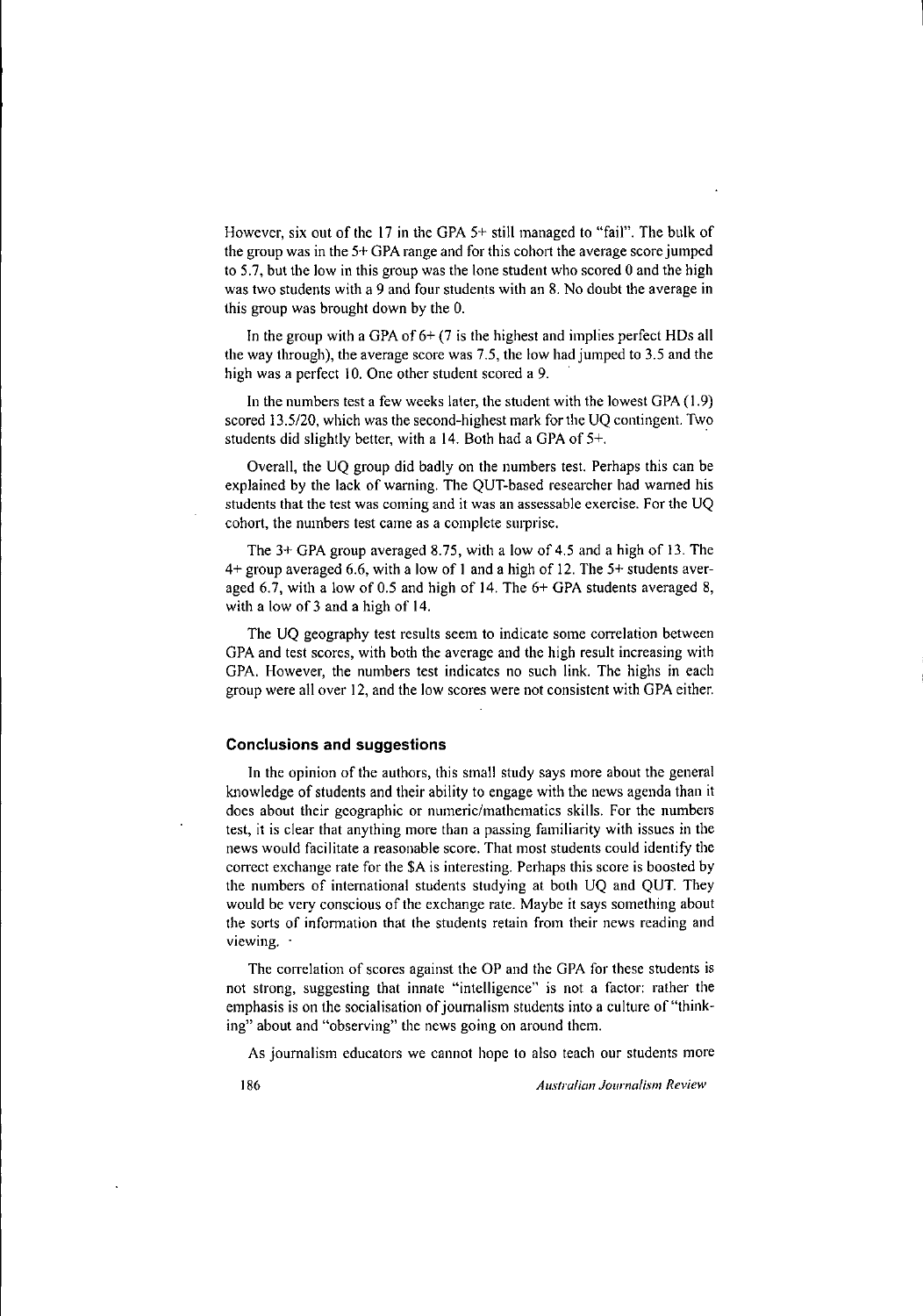about the world's physical and political geography. That is why we insist, as do most editors and media employers, that journalism majors also take courses in **the broader humanities and sciences. This is actively encouraged. What we** have to attempt with our student journalists is to help them integrate forms of factual knowledge about the world with ways of thinking like a news reporter. That is, a sense of "news geography" combined with the curiosity to find out **more and the ability to store infonnation away for the day they need it in a** hurry.

**There are obvious ways in which the research reported here can be** improved and/or extended. For example, it is apparent to the authors that meas**uring factual retention from news events and reportage is a better way of measuring "news geography" than just pinpointing locations on a map. The authors** intend to explore this further and would welcome an opportunity to broaden the **research base to other journalism programs in Australia and internationally. It is** common practice to include current affairs testing in the curriculum of many journalism subjects. No doubt interesting data has been collected over several years regarding the results of such examinations. A careful analysis of this data along the lines of the research reported here could be a valuable tool in tailor**ing journalism courses to better teach "news sense".**

#### **References**

---;r- -

Alysen, B., & Oakham, M. K. (1996). The Jana Wendt Factor: An empirical **study of myths and misconceptions among journalism students.** *Australian Journalism Review, 18(1),39-52.*

Aspaas, H. R. (1998). Integrating world-views and the news media into a regional geography course. *Journal ofGeography in Higher Education, 22(2),* 211-227.

Bendix, J., & Liebler, C. M. (1999). Place, distance and environmental news: Geographic variation in newspaper coverage of the spotted owl conflict. *Annals ofthe Association ofAmerican Geographers,* 89(4),658-676.

Masterton, M. (1998). A theory of news. [n M. Breen (Ed.). *Journalism: Theory and practice* (pp. 85-103). Paddington, NSW: Macleay Press.

Patching, R. (1994). Will they ever read the papers? *Australian Journalism Review, 16(1), 121-126.*

Afghanistan? Somewhere west of India?, *AJR* 25(2), pp. 169-188 187